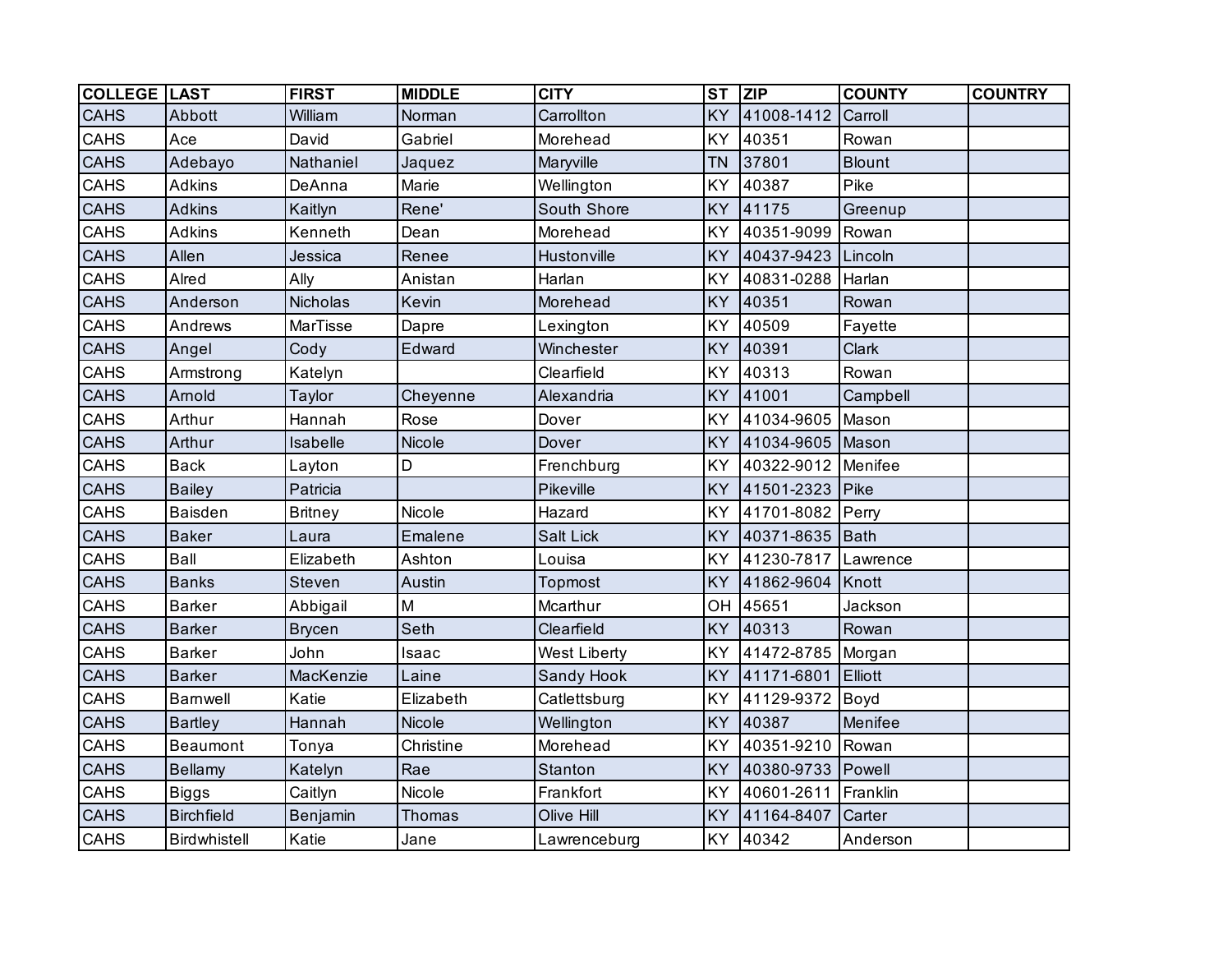| <b>CAHS</b> | Blackburn       | <b>Burnis</b>  | Elliott     | Pikeville           | <b>KY</b> | 41502-2838         | Pike        |  |
|-------------|-----------------|----------------|-------------|---------------------|-----------|--------------------|-------------|--|
| <b>CAHS</b> | Blackburn       | Willard        | Raymond     | Hatfield            | KY        | 41514              | Pike        |  |
| <b>CAHS</b> | <b>Blair</b>    | <b>Brett</b>   | Cameron     | Georgetown          | <b>KY</b> | 40324              | Scott       |  |
| CAHS        | Blankenship     | Emma           | Christine   | Ironton             | OH        | 45638-1444         | Lawrence    |  |
| <b>CAHS</b> | <b>Blevins</b>  | Kristen        | Lauren      | Sandy Hook          | <b>KY</b> | 41171-8434         | Elliott     |  |
| CAHS        | <b>Blevins</b>  | Lynnzey        | Grace       | West Liberty        | <b>KY</b> | 41472-9664         | Morgan      |  |
| <b>CAHS</b> | <b>Blevins</b>  | Matthew        | Nathaniel   | Guston              | <b>KY</b> | 40142              | Meade       |  |
| <b>CAHS</b> | Boatman         | Rebecca        |             | Ashland             | KY        | 41102-4487         | Boyd        |  |
| <b>CAHS</b> | Bogucki         | Michael        | Collin      | Grayson             | <b>KY</b> | 41143-1220         | Carter      |  |
| CAHS        | <b>Botts</b>    | Shiloh         | Ellene      | Jeffersonville      | KY        | 40337              | Montgomery  |  |
| <b>CAHS</b> | <b>Bowling</b>  | Kara           | Ann         | Wooton              | <b>KY</b> | 41776-8742         | Leslie      |  |
| CAHS        | <b>Bowling</b>  | Sara           | Hope        | Covington           | <b>KY</b> | 41017              | Calloway    |  |
| <b>CAHS</b> | <b>Bradshaw</b> | Ramona         | Mae         | Independence        | <b>KY</b> | 41051              | Kenton      |  |
| CAHS        | <b>Branham</b>  | Christopher    | Lane        | Morehead            | <b>KY</b> | 40351-7001         | Rowan       |  |
| <b>CAHS</b> | <b>Braswell</b> | Katherine      | Ruth        | Viper               | <b>KY</b> | 41774-8609         | Perry       |  |
| CAHS        | <b>Brewer</b>   | Nicholas       | Lee         | Columbus            | OH        | 43207-4945         | Franklin    |  |
| <b>CAHS</b> | <b>Breyer</b>   | Hannah         | D           | Richmond            | <b>KY</b> | 40475-7554         | Madison     |  |
| CAHS        | <b>Brockett</b> | Cristen        | Kylee       | Ashland             | <b>KY</b> | 41102-4329         | Boyd        |  |
| <b>CAHS</b> | <b>Brown</b>    | Connor         | Dale        | Maysville           | KY        | 41056-9665         | Mason       |  |
| CAHS        | <b>Bruce</b>    | Noah           | $\mathbb S$ | Louisville          | KY        | 40272-3913         | Jefferson   |  |
| <b>CAHS</b> | <b>Bryan</b>    | Carlie         | Mae         | Ashland             | <b>KY</b> | 41102              | <b>Boyd</b> |  |
| CAHS        | <b>Bryant</b>   | Isaiah         | Reece       | Kite                | <b>KY</b> | 41828              | Menifee     |  |
| <b>CAHS</b> | <b>Bryant</b>   | Jordan         | Allyssee    | Olive Hill          | KY        | 41164              | Carter      |  |
| CAHS        | <b>Buckle</b>   | Madison        | Nicole      | Lucasville          | OH        | 45618              | Adams       |  |
| <b>CAHS</b> | <b>Bullock</b>  | Sara-Mae       | Elizabeth   | Waynesburg          | <b>KY</b> | 40489-9154 Lincoln |             |  |
| CAHS        | <b>Burchett</b> | Veronica       | Leann       | Olive Hill          | KY        | 41164-5063         | Elliott     |  |
| <b>CAHS</b> | <b>Burns</b>    | Lexie          | Olivia      | Maysville           | <b>KY</b> | 41056-8302         | Mason       |  |
| CAHS        | Burton          | Johnathon      | Clay        | Hillsboro           | <b>KY</b> | 41049-8514         | Fleming     |  |
| CAHS        | <b>Buttry</b>   | Jacob          | Wayne       | Paris               | KY        | 40361-9547         | Bourbon     |  |
| CAHS        | <b>Byrd</b>     | <b>Balewa</b>  | Jaja        | Vallejo             | CA        | 94591              | Solano      |  |
| <b>CAHS</b> | Campbell        | <b>Brandon</b> | Michael     | Hazard              | <b>KY</b> | 41701-8085         | Perry       |  |
| CAHS        | Campbell        | Desirae        | Nicole      | South Portsmouth    | <b>KY</b> | 41174-9032 Greenup |             |  |
| <b>CAHS</b> | Campbell        | Lori           | R.          | <b>West Liberty</b> | <b>KY</b> | 41472-0488 Morgan  |             |  |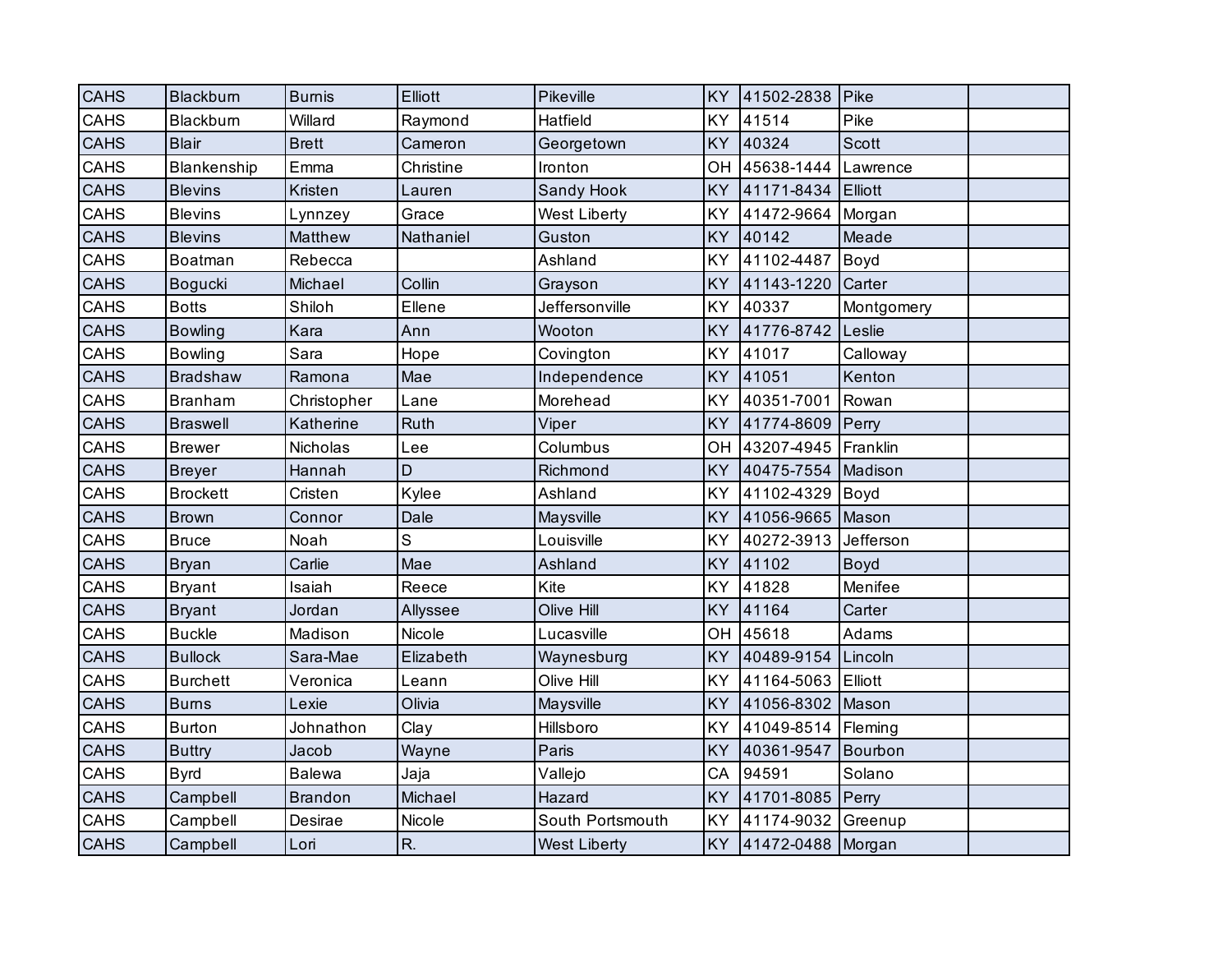| <b>CAHS</b> | Carnes          | Logan          | Walker                   | Gray                   | KY        | 40734-6618           | Knox         |  |
|-------------|-----------------|----------------|--------------------------|------------------------|-----------|----------------------|--------------|--|
| <b>CAHS</b> | Carreon         | Ramiro         | <b>Kyland Dillon</b>     | Morehead               | KY        | 40351                | Rowan        |  |
| CAHS        | Carter          | Lauren         | N.                       | <b>High Point</b>      | <b>NC</b> | 27265-8405           | Guilford     |  |
| <b>CAHS</b> | Cassidy-Vogel   | <b>Bailie</b>  | $\mathsf{N}$             | Winchester             | KY        | 40391                | <b>Clark</b> |  |
| <b>CAHS</b> | Castle          | Aarika         | Chelsea                  | Taylorsville           | KY        | 40071                | Spencer      |  |
| <b>CAHS</b> | Catron          | Sarah          | <b>Beth</b>              | Morehead               | KY        | 40351                | Rowan        |  |
| CAHS        | Caudill         | Kayla          | Nicole                   | Wooton                 | KY        | 41776-0613           | Leslie       |  |
| CAHS        | <b>Chaffins</b> | Zechariah      |                          | Garrett                | KY        | 41630-0011           | Floyd        |  |
| <b>CAHS</b> | Chenot          | Morgan         | Sierra                   | Independence           | KY        | 41051-8162           | Kenton       |  |
| <b>CAHS</b> | Chevalier       | Matthew        | Joseph                   | Pikeville              | KY        | 41501-9201           | Pike         |  |
| CAHS        | Clackett        | <b>Baylee</b>  | R.                       | Port Jefferson Station | <b>NY</b> | 11776-4489           | Suffolk      |  |
| <b>CAHS</b> | Clark           | Austin         | Taylor                   | Winchester             | KY        | 40391                | Clark        |  |
| CAHS        | Clark           | Glorias        | Shanelle                 | Louisville             | KY        | 40299-5917           | Jefferson    |  |
| <b>CAHS</b> | Clark           | Kendyll        | Marie                    | Paris                  | <b>KY</b> | 40361-8852           | Bourbon      |  |
| CAHS        | Clemons         | Clayton        | Joseph                   | Hazard                 | KY        | 41701-8498           | Perry        |  |
| <b>CAHS</b> | Coates          | Samantha       | Paige                    | Maysville              | KY        | 41056-1309           | Mason        |  |
| CAHS        | Cochran         | Joshua         | <b>Blake</b>             | Hagerhill              | KY        | 41222-8933           | Johnson      |  |
| <b>CAHS</b> | Cody            | <b>Brianna</b> | Hope                     | Hazard                 | KY        | 41701-5304           | Perry        |  |
| CAHS        | Cole            | Autum          | Tymber                   | Morehead               | <b>KY</b> | 40351                | Rowan        |  |
| <b>CAHS</b> | Collier         | Halley         | <b>Colleen Elizabeth</b> | Ashland                | KY        | 41102-3373           | Boyd         |  |
| CAHS        | Collins         | MacKenzie      | <b>Blaire</b>            | South Shore            | KY        | 41175-7639           | Greenup      |  |
| CAHS        | Collins         | Mason          | Allen                    | Hazard                 | KY        | 41701-2242           | Perry        |  |
| CAHS        | Combs           | Sarah          | Elizabeth                | Pineville              | <b>KY</b> | 40977                | Bell         |  |
| <b>CAHS</b> | Comstock        | <b>Breanna</b> | Nicole                   | Louisville             | KY        | 40299-1360           | Jefferson    |  |
| CAHS        | Conn            | Melissa        | Dawn                     | Olive Hill             | KY        | 41164-7627           | Carter       |  |
| <b>CAHS</b> | Cook            | Elizabeth      | Raine                    | Morehead               | KY        | 40351                | Rowan        |  |
| CAHS        | Cool            | Emily          | M                        | Georgetown             | KY        | 40324-2085           | Scott        |  |
| <b>CAHS</b> | Cooper          | Kyle           | Michael                  | Lexington              | <b>KY</b> | 40513-9401           | Fayette      |  |
| CAHS        | Cooper          | Ta'lon         | Latrell                  | Roebuck                | SC        | 29376-2791           | Spartanburg  |  |
| <b>CAHS</b> | Cope            | Hannah         | Alyxzandria              | Hagerhill              | KY        | 41222-9120           | Johnson      |  |
| CAHS        | Copher          | Isabella       | F                        | Salt Lick              | KY        | 40371-8803           | Bath         |  |
| <b>CAHS</b> | Copley          | Jeremy         | Isaac                    | Ashland                | KY        | 41101                | <b>Boyd</b>  |  |
| CAHS        | Cornett         | Molly          | Elizabeth                | Clay City              |           | KY 40312-9528 Powell |              |  |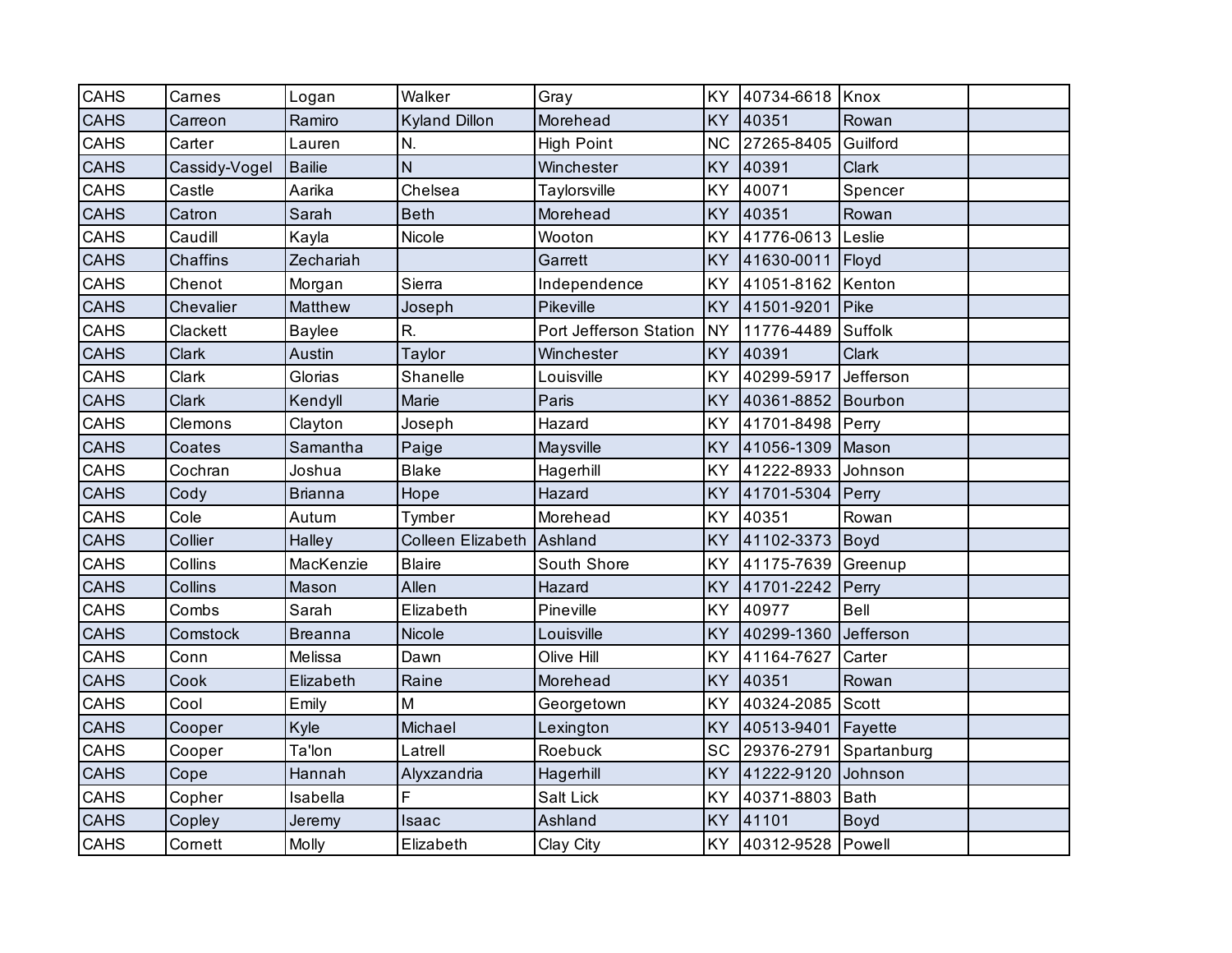| <b>CAHS</b> | Cox            | James          | Wilburn     | Clearfield           | <b>KY</b> | 40313-9761 Rowan |            |  |
|-------------|----------------|----------------|-------------|----------------------|-----------|------------------|------------|--|
| CAHS        | Cox            | Reagan         | MacKenzie   | Georgetown           | <b>KY</b> | 40324            | Scott      |  |
| <b>CAHS</b> | Craft          | Sara           | Kay         | <b>Jenkins</b>       | <b>KY</b> | 41537            | Letcher    |  |
| CAHS        | Cristiani      | Daniel         | Clayton     | Floyds Knobs         | IN        | 47119-9500       | Floyd      |  |
| <b>CAHS</b> | Crowe          | Madilyn        | Morgan      | New Vienna           | OH        | 45159-9507       | Clinton    |  |
| CAHS        | Crumbie        | Symone         | Ange        | Paris                | KY        | 40361-1425       | Bourbon    |  |
| <b>CAHS</b> | Crume          | Isaac          |             | Bardstown            | <b>KY</b> | 40004-1924       | Nelson     |  |
| CAHS        | Cummins        | Marah          | Leslie      | Lagrange             | KY        | 40031-9077       | Oldham     |  |
| <b>CAHS</b> | Dale           | Olivia         | Leigh       | Flatgap              | <b>KY</b> | 41219-9545       | Johnson    |  |
| CAHS        | Dalton         | Heather        | $\mathbf S$ | Catlettsburg         | <b>KY</b> | 41129            | Boyd       |  |
| <b>CAHS</b> | Davidson       | Ina-Dale       |             | Jackson              | <b>KY</b> | 41339-7413       | Breathitt  |  |
| <b>CAHS</b> | Davis          | Andrea         | Cecile      | Ashland              | KY        | 41101-2495       | Boyd       |  |
| <b>CAHS</b> | Davis          | Gracie         | Jane        | Georgetown           | <b>KY</b> | 40324-2150       | Scott      |  |
| <b>CAHS</b> | Dawson         | Lily           |             | Simpsonville         | KY        | 40067-6668       | Shelby     |  |
| <b>CAHS</b> | <b>DeBord</b>  | Elizabeth      | Anastasia   | Paris                | <b>KY</b> | 40361            | Bourbon    |  |
| CAHS        | Deleon         | Elisabeth      | Kathryn     | Louisville           | KY        | 40222-4720       | Jefferson  |  |
| <b>CAHS</b> | Denysenko      | Daria          |             | <b>Brooklyn</b>      | <b>NY</b> | 11223            | Kings      |  |
| CAHS        | Devore         | Keegan         | Riley       | Independence         | <b>KY</b> | 41051-8360       | Kenton     |  |
| <b>CAHS</b> | <b>Dickens</b> | Holly          |             | Morehead             | <b>KY</b> | 40351-1059       | Rowan      |  |
| CAHS        | Dorsey         | Sinclaire      | Marie       | Ashland              | KY        | 41102            | Boyd       |  |
| <b>CAHS</b> | Douglas        | Grace          | Elizabeth   | <b>Berea</b>         | <b>KY</b> | 40403-9621       | Madison    |  |
| CAHS        | Duncan         | Abigail        | Grace       | Phyllis              | KY        | 41554            | Pike       |  |
| <b>CAHS</b> | Duncan         | <b>Tanner</b>  | Ray         | Grayson              | <b>KY</b> | 41143            | Carter     |  |
| CAHS        | Dungan         | Braydon        | Lincoln     | Williamstown         | KY        | 41097-9425       | Grant      |  |
| <b>CAHS</b> | Dunn           | Allyson        | Kemper      | Mt Juliet            | <b>TN</b> | 37122            | Wilson     |  |
| CAHS        | Dunn           | Ashton         |             | Campton              | <b>KY</b> | 41301-9722       | Wolfe      |  |
| CAHS        | Eaglin         | Savannah       | Raye        | Morehead             | <b>KY</b> | 40351-8350       | Rowan      |  |
| CAHS        | Eastwood       | Kalyn          | Nicole      | Sciotoville          | OH        | 45662            | Scioto     |  |
| <b>CAHS</b> | Edwards        | Shawna         | Misha       | Hagerhill            | <b>KY</b> | 41222            | Floyd      |  |
| CAHS        | Elliott        | Courtney       | Lynn        | Jeffersonville       | <b>KY</b> | 40337            | Montgomery |  |
| <b>CAHS</b> | Enderle        | <b>Boston</b>  | <b>Tate</b> | Morehead             | <b>KY</b> | 40351-7675       | Rowan      |  |
| CAHS        | <b>Eppes</b>   | Jayce          | Trevor      | <b>Sharps Chapel</b> | <b>TN</b> | 37866            | Winnebago  |  |
| <b>CAHS</b> | Estepp         | <b>Tiffany</b> | Anna Gale   | Owingsville          | <b>KY</b> | 40360-8302       | Bath       |  |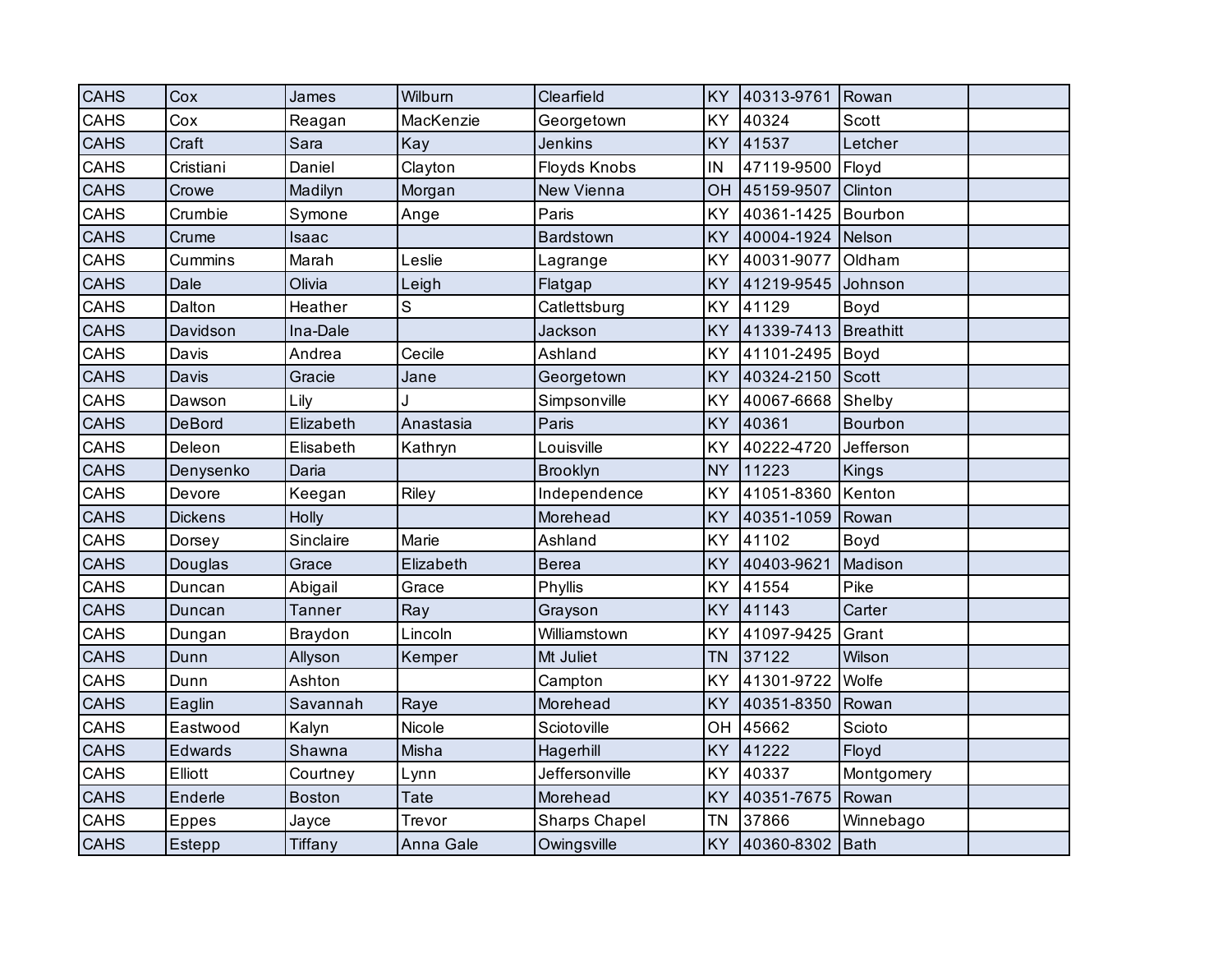| <b>CAHS</b> | Evans         | Emma          | Paige           | Ewing               | KY        | 41039      | Fleming        |  |
|-------------|---------------|---------------|-----------------|---------------------|-----------|------------|----------------|--|
| <b>CAHS</b> | Fannin        | Heather       | N. Dawn         | Morehead            | <b>KY</b> | 40351-7928 | Rowan          |  |
| CAHS        | Faris         | Hayden        | Elizabeth       | Maysville           | <b>KY</b> | 41056-7909 | Mason          |  |
| <b>CAHS</b> | Farmer        | Lydia         | Gabrielle       | Winchester          | <b>KY</b> | 40391-8174 | Clark          |  |
| CAHS        | Fasipe        | Oluwatunmise  | Sarah           | Louisville          | KY        | 40280      | Jefferson      |  |
| <b>CAHS</b> | Faul          | Emily         | Lynn            | Xenia               | OH        | 45385-9748 | Greene         |  |
| CAHS        | Feger         | Rachel        | <b>Brooke</b>   | E Bernstadt         | KY        | 40729-7114 | Laurel         |  |
| <b>CAHS</b> | Ferguson      | Ashlee        | <b>Blair</b>    | <b>West Liberty</b> | <b>KY</b> | 41472-8879 | Morgan         |  |
| CAHS        | Ferguson      | Sallye        | Alisia Ariel    | Prestonsburg        | <b>KY</b> | 41653-7874 | Floyd          |  |
| <b>CAHS</b> | Ferguson      | Willard       |                 | Louisa              | <b>KY</b> | 41230-1259 | Lawrence       |  |
| CAHS        | Fields        | Harold        | Dorsey          | Whitehouse          | KY        | 41240-8815 | Johnson        |  |
| <b>CAHS</b> | <b>Fields</b> | Logan         | Cole            | Prestonsburg        | <b>KY</b> | 40351-1901 | Knott          |  |
| <b>CAHS</b> | Findley       | Jalyn         | Rose            | <b>Burlington</b>   | <b>KY</b> | 41005-9359 | Boone          |  |
| <b>CAHS</b> | Finley        | Sara          | Nicole          | Pendleton           | KY        | 40055      | Henry          |  |
| CAHS        | Fisher        | Jennifer      | Nicole          | <b>Russell</b>      | <b>KY</b> | 41169-8909 | Greenup        |  |
| <b>CAHS</b> | Fisher        | <b>Tanner</b> | <b>Clark</b>    | <b>Brooksville</b>  | KY        | 41004      | <b>Bracken</b> |  |
| CAHS        | Florence      | Isaiah        | Zion            | Hamilton            | OH        | 45011      | <b>Butler</b>  |  |
| <b>CAHS</b> | Ford          | Kara          | Leigh           | <b>Sitka</b>        | <b>KY</b> | 41255      | Johnson        |  |
| CAHS        | Fortuna       | Amy           | Lynn            | Mentor              | OH        | 44060-2919 | Lake           |  |
| <b>CAHS</b> | <b>Fouts</b>  | Caleb         | <b>Brailson</b> | Pikeville           | <b>KY</b> | 41501      | Floyd          |  |
| CAHS        | Fraley        | Cameron       | Phillip         | Ashland             | <b>KY</b> | 41101      | Boyd           |  |
| <b>CAHS</b> | Fraley        | Christi       | Shea            | Ashland             | <b>KY</b> | 41102-4563 | Boyd           |  |
| CAHS        | Francis       | Alyssa        | Ann             | Pikeville           | <b>KY</b> | 41501-1716 | Pike           |  |
| <b>CAHS</b> | Freidhof      | Claire        | Rose            | Morehead            | <b>KY</b> | 40351-8524 | Rowan          |  |
| CAHS        | French        | Harrison      | Seton           | Kernersville        | <b>NC</b> | 27284      | Jefferson      |  |
| <b>CAHS</b> | French        | William       | Joseph          | Louisville          | KY        | 40205      | Jefferson      |  |
| <b>CAHS</b> | Fryer         | Joshua        | Shawn           | Corbin              | KY        | 40701      | Whitley        |  |
| <b>CAHS</b> | Fryman        | Destin        | Zane            | <b>Mount Olivet</b> | <b>KY</b> | 41064      | Robertson      |  |
| CAHS        | Fugate        | John          | Alec Scott      | Ezel                | KY        | 41425-8881 | Morgan         |  |
| <b>CAHS</b> | Fugett        | Sarah         | Elizabeth       | Wellington          | <b>KY</b> | 40387      | Menifee        |  |
| CAHS        | Gabbard       | MacKenzie     | Lauren          | Fort Thomas         | <b>KY</b> | 41075-2026 | Campbell       |  |
| <b>CAHS</b> | Gangwish      | Justin        | Paul            | Independence        | <b>KY</b> | 41051-6711 | Kenton         |  |
| CAHS        | Garrett       | Hannah        | Grace           | Sharpsburg          | KY        | 40374      | <b>Bath</b>    |  |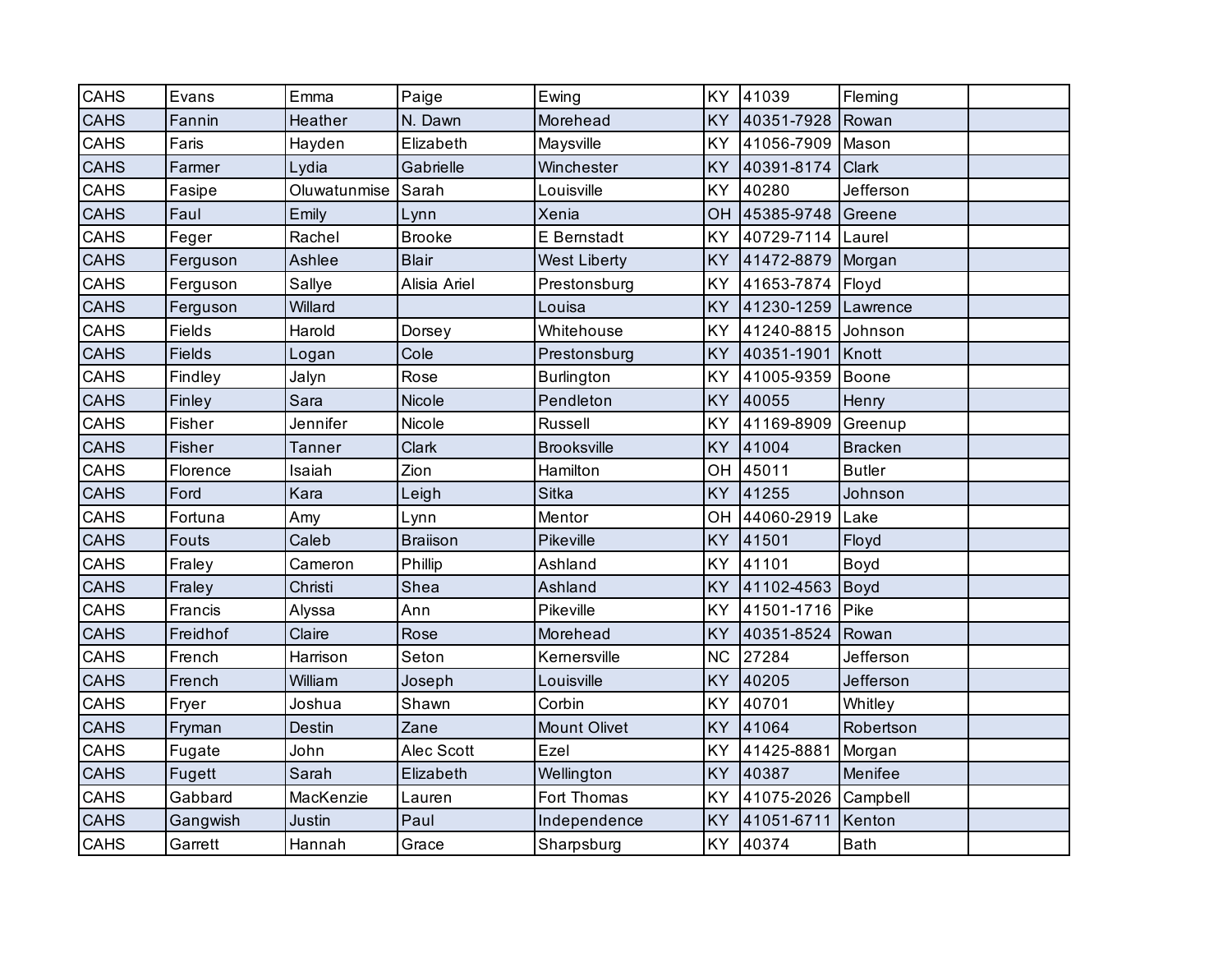| <b>CAHS</b> | Garrett   | Zachary   | Luke          | Morehead       | <b>KY</b> | 40351-8134 Rowan |             |  |
|-------------|-----------|-----------|---------------|----------------|-----------|------------------|-------------|--|
| CAHS        | Garvin    | Ethan     | Scott         | Argillite      | <b>KY</b> | 41121            | Greenup     |  |
| CAHS        | Gatian    | Katelyn   | Suzanne       | Jane Lew       | WV        | 26378-7940       | Lewis       |  |
| CAHS        | Gatian    | Natalie   | Christine     | Jane Lew       | WV        | 26378-7940       | Lewis       |  |
| <b>CAHS</b> | Gauze     | Alayna    | Gee           | Louisa         | KY        | 41230            | Lawrence    |  |
| CAHS        | Gayheart  | Lainey    | Marie         | Hazard         | KY        | 41701-9046       | Knott       |  |
| CAHS        | Giangarra | Anthony   | Τ             | Louisville     | KY        | 40243-1430       | Jefferson   |  |
| CAHS        | Gibbs     | Jason     | K.            | Campton        | KY        | 41301            |             |  |
| <b>CAHS</b> | Gibson    | Anthony   | Kyle          | Ashland        | <b>KY</b> | 41101-4755       | Boyd        |  |
| CAHS        | Gibson    | Hannah    | Nicole        | Hueysville     | KY        | 41640            | Floyd       |  |
| <b>CAHS</b> | Gilbert   | Kassi     | Jo            | Grayson        | KY        | 41143-8139       | Carter      |  |
| CAHS        | Gillis    | Jacob     |               | Louisville     | KY        | 40241-1524       | Jefferson   |  |
| <b>CAHS</b> | Ginn      | lan       | Robert        | Morehead       | <b>KY</b> | 40351            | Rowan       |  |
| <b>CAHS</b> | Goble     | Hannah    |               | Louisa         | KY        | 41230-6639       | Lawrence    |  |
| <b>CAHS</b> | Goldy     | Jocelyn   | L             | Morehead       | KY        | 40351-9748       | Rowan       |  |
| CAHS        | Gollihue  | Saule     | $\mathsf{R}$  | Greenup        | KY        | 41144-6397       | Greenup     |  |
| <b>CAHS</b> | Gore      | Kaitlin   | Rose          | Frankfort      | <b>KY</b> | 40601-8911       | Franklin    |  |
| CAHS        | Grace     | Matthew   | Thomas        | Morehead       | KY        | 40351            | Rowan       |  |
| <b>CAHS</b> | Greene    | John      | Frank         | Lexington      | KY        | 40515-9535       | Fayette     |  |
| <b>CAHS</b> | Grimes    | Christina | <b>Blayke</b> | Owingsville    | KY        | 40360            | <b>Bath</b> |  |
| <b>CAHS</b> | Grimes    | Tanessa   |               | <b>Berea</b>   | KY        | 40403-2258       | Madison     |  |
| CAHS        | Grogan    | Joshua    | Eric          | Paducah        | KY        | 42001-5337       | McCracken   |  |
| <b>CAHS</b> | Hackworth | Jayden    | Alyssa        | Salyersville   | KY        | 41465-7490       | Magoffin    |  |
| CAHS        | Hackworth | Jenna     | Grace         | Salyersville   | KY        | 41465-7490       | Magoffin    |  |
| <b>CAHS</b> | Hackworth | Sarah     | Ε.            | Prestonsburg   | <b>KY</b> | 41653-2226       | Floyd       |  |
| CAHS        | Hafley    | Jimmie    | Allen         | Somerset       | KY        | 42503-1558       | Pulaski     |  |
| <b>CAHS</b> | Hall      | Abigail   | Claire        | Falmouth       | KY        | 41040-8835       | Pendleton   |  |
| CAHS        | Hall      | Benjamin  | Parker        | Raven          | KY        | 41861-9103       | Knott       |  |
| <b>CAHS</b> | Hall      | Emily     | Fayth         | <b>Jenkins</b> | KY        | 41537            | Letcher     |  |
| CAHS        | Hall      | Jaeclinn  | A             | Barboursville  | WV        | 25504-9688       | Cabell      |  |
| <b>CAHS</b> | Hall      | Kylee     | Lashae        | Olive Hill     | KY        | 41164-1023       | Carter      |  |
| CAHS        | Hall      | Mariah    | Taylor        | Morehead       | KY        | 40351-8938       | Rowan       |  |
| <b>CAHS</b> | Hall      | Zoe       | G.            | Ashland        |           | KY 41101         | <b>Boyd</b> |  |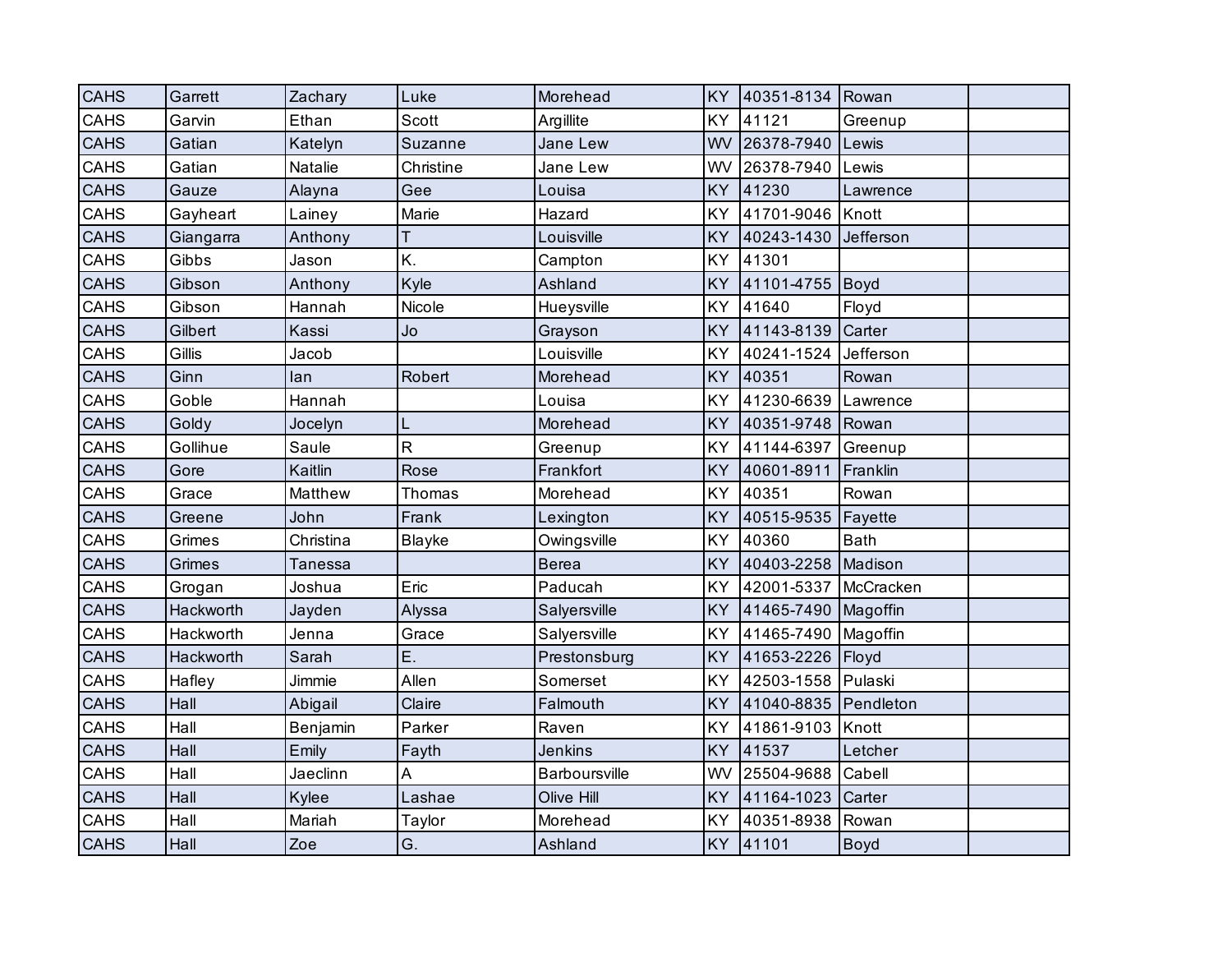| CAHS        | Hammonds     | Melody        | E             | Catlettsburg          | KY        | 41129-8903          | Boyd           |  |
|-------------|--------------|---------------|---------------|-----------------------|-----------|---------------------|----------------|--|
| <b>CAHS</b> | Hampton      | Natalie       | K             | Somerset              | KY        | 42503               | Pulaski        |  |
| CAHS        | Hansford     | Amanda        | Katherine     | Staffordsville        | KY        | 41256-0000          | Johnson        |  |
| <b>CAHS</b> | Harber       | Cory          | <b>Scott</b>  | Ewing                 | KY        | 41039-8490          | Fleming        |  |
| CAHS        | Hardin       | Erin          | <b>Brooke</b> | Bardstown             | KY        | 40004-9020          | Nelson         |  |
| <b>CAHS</b> | Harris       | Abigail       | Faith         | Prestonsburg          | KY        | 41653               | Floyd          |  |
| CAHS        | Harris       | Makayla       | Catherine     | <b>Mount Sterling</b> | KY        | 40353-7849          | Montgomery     |  |
| <b>CAHS</b> | Hart         | <b>Tess</b>   | McKenzie      | Louisville            | KY        | 40242-3345          | Jefferson      |  |
| CAHS        | Hatfield     | Macie         | Clarissa      | Dana                  | KY        | 41615-8037          | Floyd          |  |
| <b>CAHS</b> | Hatton       | David         | Wayne         | <b>Mount Sterling</b> | <b>KY</b> | 40353-9547          | Montgomery     |  |
| CAHS        | Havens       | Tori          | Jean          | Jeffersonville        | KY        | 40337               | Montgomery     |  |
| <b>CAHS</b> | Haynes       | Bronwyn       | Rebeka        | Cumberland            | KY        | 40823-1621          | Harlan         |  |
| CAHS        | Heckman      | Audrey        | Ann           | <b>Berea</b>          | KY        | 40403-1734          | Madison        |  |
| CAHS        | Hedges       | Jacob         | Ć             | Clearfield            | KY        | 40313-9754          | Rowan          |  |
| CAHS        | Hellard      | Kallie        | McKenzie      | Lexington             | <b>KY</b> | 40503               | Fayette        |  |
| <b>CAHS</b> | Helton       | Leslee        | Dawn          | Salyersville          | KY        | 41465-9704          | Magoffin       |  |
| CAHS        | Henderson    | Kristin       | F             | Olive Hill            | KY        | 41164-1282          | Carter         |  |
| CAHS        | Hendrix      | Holly         | <b>Brooks</b> | Hebron                | KY        | 41048               | <b>Boone</b>   |  |
| CAHS        | Hensley      | Nikki         | Lynn          | Morehead              | KY        | 40351-8341          | Rowan          |  |
| <b>CAHS</b> | Hernandez    | Mirlen        |               | Lexington             | KY        | 40504-2582          | Fayette        |  |
| CAHS        | Herrera      | Joshua        | Enrique       | Florence              | KY        | 41042-1319          | Boone          |  |
| <b>CAHS</b> | Hester       | Emily         | Claire        | La Grange             | KY        | 40031-8991          | Oldham         |  |
| CAHS        | Hester       | Jeffry        | J.            | Louisville            | KY        | 40215               | Jefferson      |  |
| <b>CAHS</b> | <b>Hicks</b> | Jacob         | Elijah        | Olive Hill            | KY        | 41164               | Carter         |  |
| CAHS        | <b>Hicks</b> | Kaytlyn       | Rose          | David                 | KY        | 41616               | Floyd          |  |
| <b>CAHS</b> | <b>Hobbs</b> | <b>Bailey</b> | Marie         | Shepherdsville        | KY        | 40165-0000          | <b>Bullitt</b> |  |
| <b>CAHS</b> | Holbrook     | Kellie        | Nicole        | <b>West Liberty</b>   | KY        | 41472               | Morgan         |  |
| <b>CAHS</b> | Holder       | lan           | $\mathsf{N}$  | Mt. Airy              | <b>NC</b> | 27030               | Surry          |  |
| CAHS        | Holder       | Makayla       | Idarenee'     | <b>Creal Springs</b>  | IL        | 62922-4421          | Williamson     |  |
| <b>CAHS</b> | Holler       | Leeanna       | S             | Mayslick              | <b>KY</b> | 41055-0103          | Mason          |  |
| CAHS        | Holtzclaw    | Layken        | Hadley        | Eubank                | KY        | 42567-9609          | Pulaski        |  |
| <b>CAHS</b> | Horner       | Meagan        |               | Washington            | UT        | 84780-2307          | Washington     |  |
| CAHS        | Hostetler    | Christine     | Renee         | Lawrenceburg          | KY        | 40342-0000 Anderson |                |  |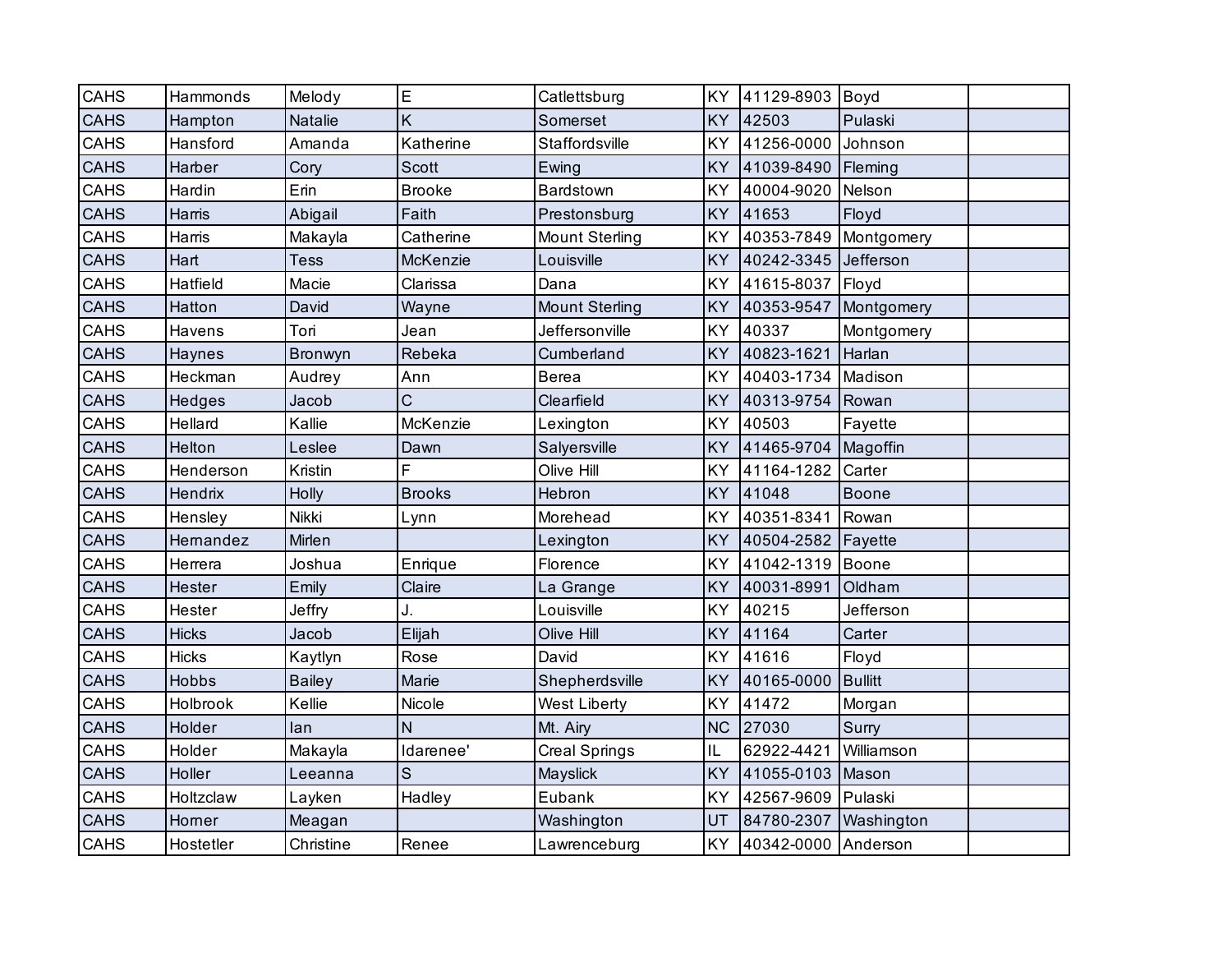| <b>CAHS</b> | Howard          | <b>Billie</b>  | Sue          | <b>Jenkins</b>        | <b>KY</b> | 41537-0651 Letcher |            |  |
|-------------|-----------------|----------------|--------------|-----------------------|-----------|--------------------|------------|--|
| CAHS        | Howard          | Cecil          |              | Jenkins               | KY        | 41537-0651         | Letcher    |  |
| <b>CAHS</b> | Howard          | David          |              | <b>Jenkins</b>        | KY        | 41537-0651         | Letcher    |  |
| CAHS        | Howard          | Elle           |              | Lexington             | KY        | 40509-2051         | Fayette    |  |
| <b>CAHS</b> | Howard          | Shawnda        | Mae          | Salyersville          | KY        | 41465-1632         | Magoffin   |  |
| CAHS        | Hudson          | Anna           | Faith        | Morehead              | KY        | 40351-9582         | Rowan      |  |
| CAHS        | Humphrey        | Kyrsten        | Nicole       | Louisville            | KY        | 40258-1949         | Jefferson  |  |
| CAHS        | Hunt            | Courtney       | Renea        | Flemingsburg          | <b>KY</b> | 41041              | Fleming    |  |
| <b>CAHS</b> | Hunt            | <b>Dallas</b>  | Ray          | Carlisle              | <b>KY</b> | 40311              | Nicholas   |  |
| CAHS        | Hupp            | Lakyn          | <b>Beth</b>  | Seaman                | OH        | 45679-9717         | Adams      |  |
| CAHS        | <b>Hutchens</b> | Devon          | McKae        | Greenup               | KY        | 41144              | Boyd       |  |
| CAHS        | Hyden           | Allison        | H            | Minnie                | KY        | 41651              | Floyd      |  |
| <b>CAHS</b> | Ignacio         | Elizabeth      |              | Maysville             | <b>KY</b> | 41056              | Mason      |  |
| CAHS        | Ingram          | Madison        | P            | <b>Mount Sterling</b> | KY        | 40353-7910         | Montgomery |  |
| <b>CAHS</b> | Ison            | <b>Brennan</b> | Layne        | <b>West Liberty</b>   | KY        | 41472-1264         | Morgan     |  |
| CAHS        | Ison            | Brooklyn       | Danielle     | Lexington             | KY        | 40517              | Fayette    |  |
| <b>CAHS</b> | Jackson         | Matthew        | Murphy       | Dickson               | <b>TN</b> | 37055-2946         | Dickson    |  |
| CAHS        | Jenkins         | Ethan          | Michael      | Morehead              | KY        | 40351              | Rowan      |  |
| <b>CAHS</b> | <b>Jenkins</b>  | Madison        | Paisley      | Paintsville           | KY        | 41240              | Johnson    |  |
| CAHS        | Johnson         | CaNeilya       |              | Lexington             | KY        | 40515-5339         | Fayette    |  |
| <b>CAHS</b> | Johnson         | James          | Matthew      | Talcum                | KY        | 41722-9096         | Knott      |  |
| CAHS        | Johnson         | Jessica        | Lynn         | Virgie                | KY        | 41572-0216         | Pike       |  |
| <b>CAHS</b> | Johnson         | Zachary        |              | <b>Fishers</b>        | IN        | 46037-5955         | Hamilton   |  |
| CAHS        | Jones           | Brooklyn       | Kay          | Thurman               | OH        | 45685              | Gallia     |  |
| <b>CAHS</b> | Jones           | Cassie         | Leigh        | <b>Mount Sterling</b> | KY        | 40353              | Montgomery |  |
| CAHS        | Jones           | Megan          | R            | Jeffersonville        | KY        | 40337-9404         | Montgomery |  |
| CAHS        | Jones           | Rodney         | Cameron      | Morehead              | KY        | 40351-7032         | Rowan      |  |
| <b>CAHS</b> | Jones           | Tiffany        | Faith        | Sharpsburg            | KY        | 40374              | Nicholas   |  |
| <b>CAHS</b> | Justice         | Chelby         | Justice      | Hardy                 | KY        | 41531-8704         | Pike       |  |
| CAHS        | Justice         | Shyanna        | L            | Pikeville             | KY        | 41501-6720         | Pike       |  |
| <b>CAHS</b> | Karrick         | <b>Brooke</b>  | Nicole       | Wallingford           | KY        | 41093              | Fleming    |  |
| CAHS        | Kawall          | Madison        | P            | Somonauk              | IL        | 60552-9590         | DeKalb     |  |
| <b>CAHS</b> | Kays            | Evan           | $\mathsf{C}$ | Lawrenceburg          | <b>KY</b> | 40342              | Anderson   |  |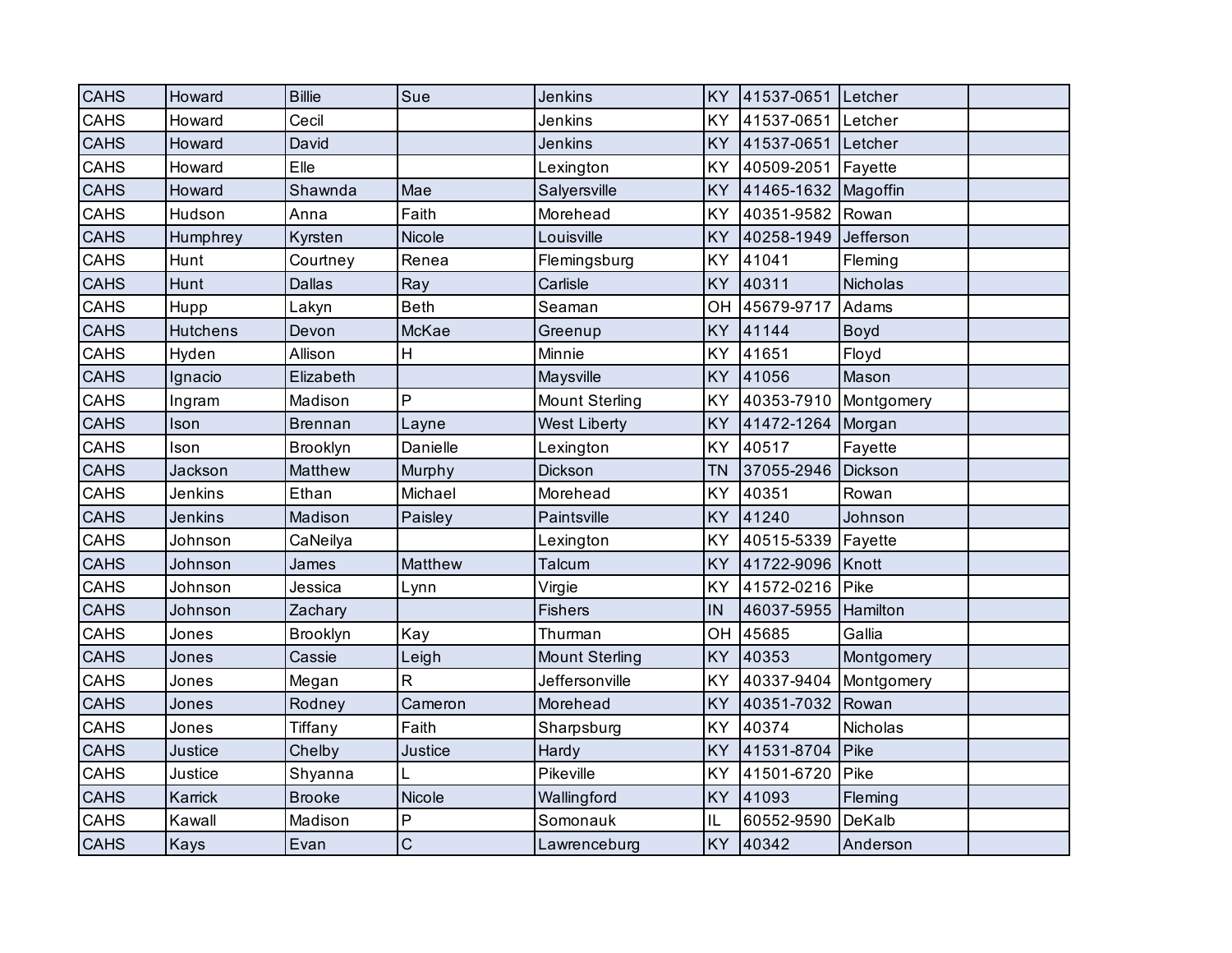| CAHS        | Keeton       | Colton        | Zane          | Salyersville          | KY        | 41465            | Magoffin        |  |
|-------------|--------------|---------------|---------------|-----------------------|-----------|------------------|-----------------|--|
| <b>CAHS</b> | Keeton       | Elizabeth     | Hope          | <b>West Liberty</b>   | <b>KY</b> | 41472-7608       | Morgan          |  |
| CAHS        | Kendrick     | Jessica       | Amber         | Virgie                | KY        | 41572            | Pike            |  |
| <b>CAHS</b> | Kennedy      | Joshua        | Patrick       | Edgewood              | <b>KY</b> | 41017            | Kenai Peninsula |  |
| <b>CAHS</b> | Ketz         | Elizabeth     | Paige         | Lexington             | <b>KY</b> | 40504            | Fayette         |  |
| <b>CAHS</b> | Kidd         | Dexter        | Alexander     | Auxier                | KY        | 41602            | Floyd           |  |
| CAHS        | Kilgore      | Kaylee        | Faith         | Olive Hill            | <b>KY</b> | 41164-9450       | Carter          |  |
| <b>CAHS</b> | Kindred      | Christina     | Marrie        | Mount Orab            | OH        | 45154-9531       | <b>Brown</b>    |  |
| CAHS        | King         | Hayley        | Madison       | Ridgeway              | SC        | 29130-7626       | Fairfield       |  |
| <b>CAHS</b> | Kirby        | Amanda        | <b>Brooke</b> | Morehead              | <b>KY</b> | 40351-9184       | Rowan           |  |
| CAHS        | Kiser        | Tanton        | Fields        | Olive Hill            | <b>KY</b> | 41164            | Carter          |  |
| <b>CAHS</b> | Kizziah      | Stephanie     | Diana         | Swansboro             | <b>NC</b> | 28584            | Pulaski         |  |
| CAHS        | Koen         | Annabelle     | Saige         | Corbin                | <b>KY</b> | 40701-9217       | Whitley         |  |
| CAHS        | Lafferty     | Kortney       | Nicole        | Prestonsburg          | <b>KY</b> | 41653-1384       | Floyd           |  |
| CAHS        | Lane         | Karlye        | B.            | Louisville            | KY        | 40222            | Jefferson       |  |
| <b>CAHS</b> | Lange        | <b>Steven</b> | Gladfelter    | Lexington             | <b>KY</b> | 40514-5904       | Fayette         |  |
| <b>CAHS</b> | Laudermilt   | Ashley        | Nicole        | Hillsboro             | KY        | 41049            | Rowan           |  |
| <b>CAHS</b> | Leadingham   | Jodi          | Kaliska       | Flatwoods             | <b>KY</b> | 41139-1249       | Greenup         |  |
| CAHS        | Lee          | Nikole        | Makenna       | Whitesburg            | KY        | 41858            | Letcher         |  |
| <b>CAHS</b> | Lennex-Stone | June          | Elizabeth     | Morehead              | <b>KY</b> | 40351            | Rowan           |  |
| CAHS        | Lewis        | Courtney      | Nicole        | Ashland               | KY        | 41101-2813       | Boyd            |  |
| CAHS        | Lewis        | Emiley        |               | Hindman               | <b>KY</b> | 41822-1464       | Knott           |  |
| CAHS        | Liles        | Dorothy       | Grace         | <b>Mount Sterling</b> | <b>KY</b> | 40353            | Montgomery      |  |
| <b>CAHS</b> | Lilley       | Sydney        | Ann           | Augusta               | <b>KY</b> | 41002-1042       | <b>Bracken</b>  |  |
| CAHS        | Linville     | Cari          | Janae         | Germantown            | <b>KY</b> | 41044            | <b>Bracken</b>  |  |
| <b>CAHS</b> | Little       | Haley         | Nicole        | Olive Hill            | <b>KY</b> | 41164            | Carter          |  |
| CAHS        | Little       | Mikayla       | Т             | Prestonsburg          | <b>KY</b> | 41653            | Floyd           |  |
| <b>CAHS</b> | Littleton    | Kelsey        | S             | Morehead              | <b>KY</b> | 40351-9821       | Rowan           |  |
| <b>CAHS</b> | Littleton    | Sydney        | Abigail       | Morehead              | KY        | 40351            | Rowan           |  |
| <b>CAHS</b> | Logan        | Joselyn       | Rachelle      | Vanceburg             | <b>KY</b> | 41179-6622       | Lewis           |  |
| CAHS        | Lovely       | Connor        | Jane          | Middletown            | OH        | 45042            | <b>Butler</b>   |  |
| <b>CAHS</b> | Lowe         | Macie         | Jordan        | Morehead              | <b>KY</b> | 40351-1125       | Rowan           |  |
| CAHS        | MacAdams     | Glory         | B             | Williamstown          | <b>KY</b> | 41097-4931 Grant |                 |  |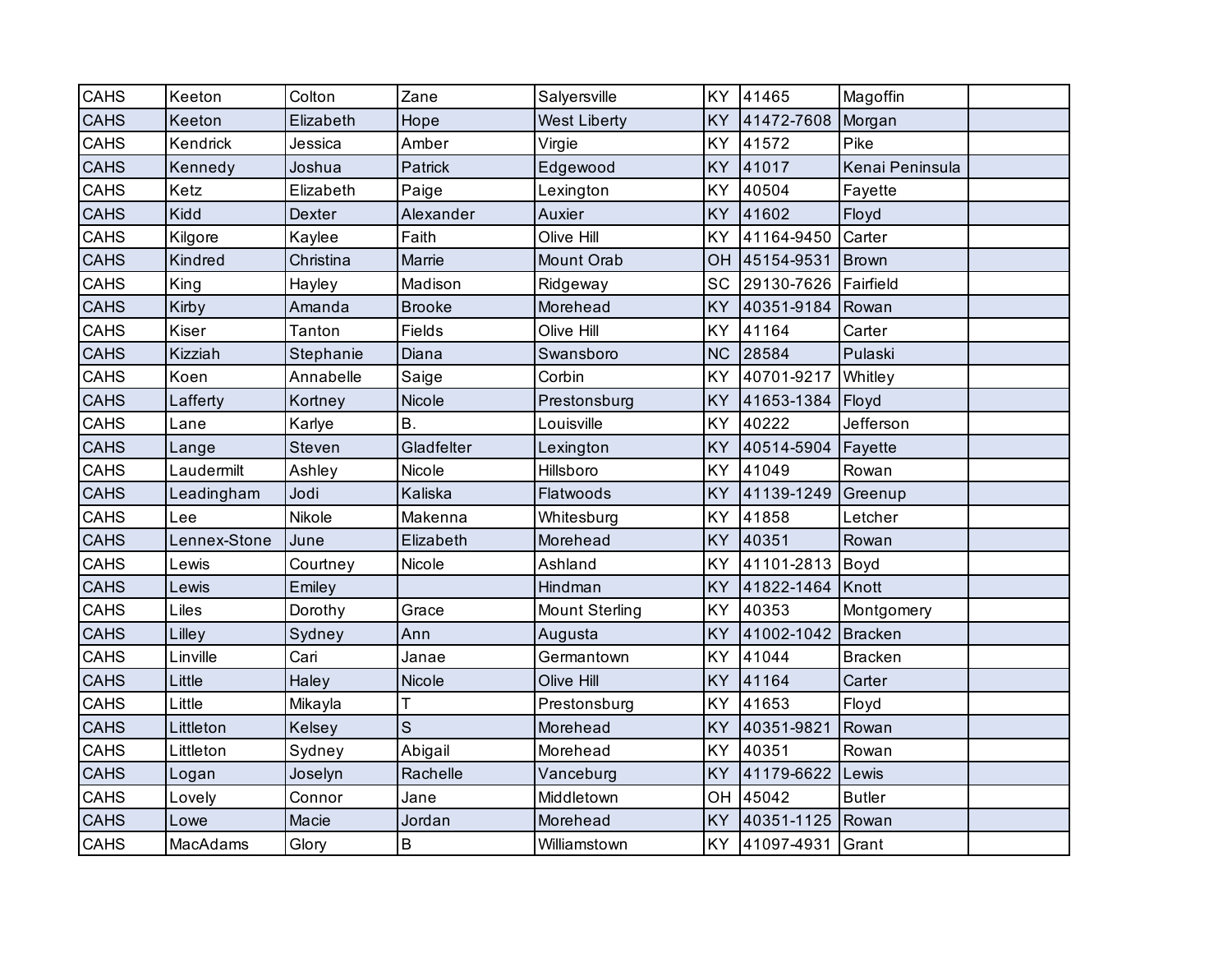| <b>CAHS</b> | Mace          | Chloe          | Marie          | Morehead            | <b>KY</b> | 40351             | Rowan          |  |
|-------------|---------------|----------------|----------------|---------------------|-----------|-------------------|----------------|--|
| <b>CAHS</b> | Maddix        | Bethany        | Jane           | Grayson             | KY        | 41143-7868        | Carter         |  |
| <b>CAHS</b> | Manis         | William        | Austin         | Wurtland            | <b>KY</b> | 41144-6357        | Greenup        |  |
| CAHS        | Marriott      | Cameron        | S              | Redlands            | CA        | 92373             | San Bernardino |  |
| <b>CAHS</b> | Marshall      | Alexandria     | Paige          | Van Lear            | <b>KY</b> | 41265             | Johnson        |  |
| CAHS        | Marshall      | Haylee         | <b>Brooke</b>  | Flemingsburg        | KY        | 41041             | Fleming        |  |
| <b>CAHS</b> | Mastropaolo   | Owen           |                | Chicago             | $\sf IL$  | 60655-3232        | Cook           |  |
| <b>CAHS</b> | Mavis         | Katie          | Ellen          | Shelbiana           | <b>KY</b> | 41562-8017        | Pike           |  |
| <b>CAHS</b> | May           | <b>Byron</b>   | $\mathsf{R}$   | Morehead            | <b>KY</b> | 40351-8842        | Rowan          |  |
| CAHS        | Mayenschein   | Kailee         | JoAnn          | South Point         | OH        | 45680             | Lawrence       |  |
| <b>CAHS</b> | McCane        | Johnna         |                | Vanceburg           | <b>KY</b> | 41179-7684        | Lewis          |  |
| CAHS        | McCloud       | Kylee          | A              | Huntington          | WV        | 25704-8802        | Wayne          |  |
| <b>CAHS</b> | McConnell     | Lily           | Catherine      | Louisville          | <b>KY</b> | 40217-1928        | Jefferson      |  |
| CAHS        | McCoy         | Maura          | <b>Brynn</b>   | Harold              | <b>KY</b> | 41635             | Pike           |  |
| <b>CAHS</b> | McCreary      | Emily          | Alexandra      | Catlettsburg        | <b>KY</b> | 41129-9255        | <b>Boyd</b>    |  |
| CAHS        | McDonald      | Kateland       | Elizabeth Rose | Prestonsburg        | <b>KY</b> | 41653             | Floyd          |  |
| <b>CAHS</b> | McDonald      | Tina           | M              | Ashland             | <b>KY</b> | 41102-8945        | Boyd           |  |
| CAHS        | McFarland     | Maxwell        |                | Salyersville        | <b>KY</b> | 41465-1033        | Magoffin       |  |
| <b>CAHS</b> | McWilliams    | Ariel          | Denise         | Alcoa               | <b>TN</b> | 37701             | <b>Blount</b>  |  |
| CAHS        | Meade         | Lyndsey        |                | Pikeville           | KY        | 41501             | Pike           |  |
| <b>CAHS</b> | Meade         | Sarah          | Andrea Paige   | Louisa              | <b>KY</b> | 41230-8059        | Lawrence       |  |
| CAHS        | Medina        | Daniel         | Clark          | Lexington           | KY        | 40503             | Fayette        |  |
| <b>CAHS</b> | Miller        | <b>Braxton</b> | Hodge          | Ransom              | <b>KY</b> | 41558             | Pike           |  |
| CAHS        | Miller        | Christopher    | <b>Bryce</b>   | Shelbyville         | <b>KY</b> | 40065-9526        | Shelby         |  |
| <b>CAHS</b> | Miller        | Daniel         | <b>Bradley</b> | <b>Mount Olivet</b> | <b>KY</b> | 41064-7725        | Robertson      |  |
| CAHS        | Miller        | Elijah         | Boone          | Catlettsburg        | <b>KY</b> | 41129-8712        | Boyd           |  |
| <b>CAHS</b> | <b>Miller</b> | Megan          | L              | La Grange           | <b>KY</b> | 40031-8092        | Oldham         |  |
| CAHS        | Miller        | Robert         |                | Morehead            | <b>KY</b> | 40351             | Los Angeles    |  |
| <b>CAHS</b> | <b>Miller</b> | Victoria       | Ann            | Lancaster           | <b>KY</b> | 40444-8946        | Garrard        |  |
| CAHS        | Mitchell      | Cody           | Reed           | Pikeville           | <b>KY</b> | 41501-6929        | Pike           |  |
| <b>CAHS</b> | Mitchell      | Sarah          | Jane           | Columbus            | OH        | 43235-1932        | Franklin       |  |
| CAHS        | Molden        | <b>Brenna</b>  | F              | Somerset            | <b>KY</b> | 42503-8839        | Pulaski        |  |
| <b>CAHS</b> | Moore         | Dovianne       | Rechelle       | Pilgrim             | <b>KY</b> | 41250-8966 Martin |                |  |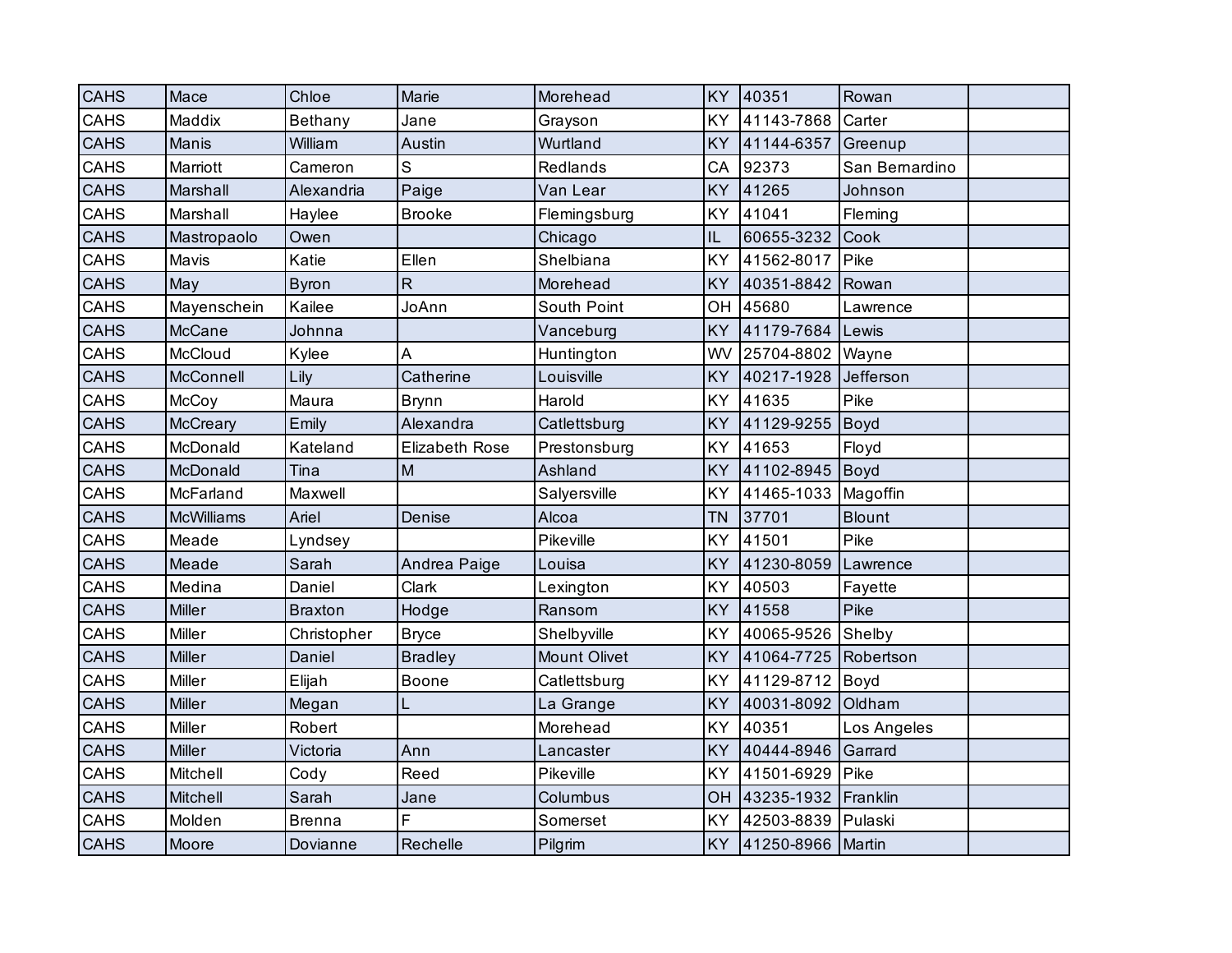| CAHS        | Moore          | Malaysia        | Denise    | Lexington              | KY        | 40504-3306 Fayette    |                  |  |
|-------------|----------------|-----------------|-----------|------------------------|-----------|-----------------------|------------------|--|
| <b>CAHS</b> | Moore          | Natasha         |           | Hindman                | <b>KY</b> | 41822-1222            | Knott            |  |
| CAHS        | Moore          | Sydney          | Jo        | Virgie                 | <b>KY</b> | 41572                 | Pike             |  |
| <b>CAHS</b> | Morgan         | Luke            |           | Mayslick               | <b>KY</b> | 41055                 | Mason            |  |
| CAHS        | Morrison       | Barbara         | Rayann    | Prestonsburg           | KY        | 41653-8012            | Floyd            |  |
| <b>CAHS</b> | Morse          | Madalyn         | Claire    | Frankfort              | <b>KY</b> | 40601-3710            | Franklin         |  |
| CAHS        | Mowell         | Alexis          | Nicole    | Springfield            | OH        | 45503                 | Clark            |  |
| <b>CAHS</b> | <b>Mullins</b> | Nathan          | Cole      | Myra                   | <b>KY</b> | 41549-0065            | Pike             |  |
| CAHS        | <b>Mullins</b> | Stephinie       | Nichole   | Jackson                | KY        | 41339-8354            | <b>Breathitt</b> |  |
| <b>CAHS</b> | Murphy         | Andrea          |           | Ashland                | <b>KY</b> | 41101-7250            | Boyd             |  |
| CAHS        | Muse           | Aaron           | Collin    | Somerset               | <b>KY</b> | 42503-6124            | Pulaski          |  |
| <b>CAHS</b> | Musselman      | Margaret        | Ann       | Pickerington           | OH        | 43147                 | Fairfield        |  |
| CAHS        | Napier         | Reagan          | Grace     | Frankfort              | KY        | 40601-1330            | Franklin         |  |
| <b>CAHS</b> | Napier         | Trey            | A         | Olive Hill             | <b>KY</b> | 41164                 | Carter           |  |
| CAHS        | Napolitano     | James           | Angelo    | Columbus               | OH        | 43215-1949            | Franklin         |  |
| <b>CAHS</b> | <b>Nash</b>    | Victoria        | Lynn      | Florence               | <b>KY</b> | 41042-4315            | Boone            |  |
| CAHS        | Neace          | <b>Brittany</b> | Nicole    | Hazard                 | <b>KY</b> | 41701-7390            | Perry            |  |
| <b>CAHS</b> | Neal           | Olyvia          | ${\sf R}$ | Monticello             | <b>KY</b> | 42633-9676            | Wayne            |  |
| CAHS        | Newman         | Hannah          | Rachelle  | <b>West Union</b>      | OH        | 45693                 | Scioto           |  |
| <b>CAHS</b> | <b>Nichols</b> | Ciara           | L         | Catlettsburg           | <b>KY</b> | 41129                 | Greenup          |  |
| CAHS        | Nichols        | Taylor          | M.        | Cynthiana              | <b>KY</b> | 41031                 | Harrison         |  |
| <b>CAHS</b> | Nicholson      | Adeline         |           | Scottdale              | PA        | 15683-1013            | Westmoreland     |  |
| CAHS        | Oney           | Christy         |           | Clay City              | <b>KY</b> | 40312-9506            | Powell           |  |
| <b>CAHS</b> | Ousley         | Hannah          |           | Paintsville            | <b>KY</b> | 41240-8558            | Johnson          |  |
| CAHS        | Overstreet     | Hailey          | Madison   | Elizabethtown          | KY        | 42701-5714            | Hardin           |  |
| <b>CAHS</b> | Owens          | Riliegh         | Elizabeth | New Haven              | <b>KY</b> | 40051                 | Daviess          |  |
| CAHS        | Palmerton      | <b>Brittany</b> |           | Winchester             | KY        | 40391-1160            | Clark            |  |
| <b>CAHS</b> | Paul           | Caleb           | Michael   | Morehead               | <b>KY</b> | 40351                 | Rowan            |  |
| CAHS        | Payton         | Alyssa          |           | Lexington              | KY        | 40515                 | Fayette          |  |
| <b>CAHS</b> | Pennington     | Macee           | Elizabeth | Morehead               | <b>KY</b> | 40351                 | Rowan            |  |
| CAHS        | Perkins        | Cash            | Tyler     | <b>West Portsmouth</b> | OH        | 45663                 | Scioto           |  |
| <b>CAHS</b> | Perry          | Stephanie       | Marie     | Louisa                 | <b>KY</b> | 41230-6261            | Lawrence         |  |
| CAHS        | Peyton         | Elizabeth       | F         | Jeffersonville         | KY        | 40337-8840 Montgomery |                  |  |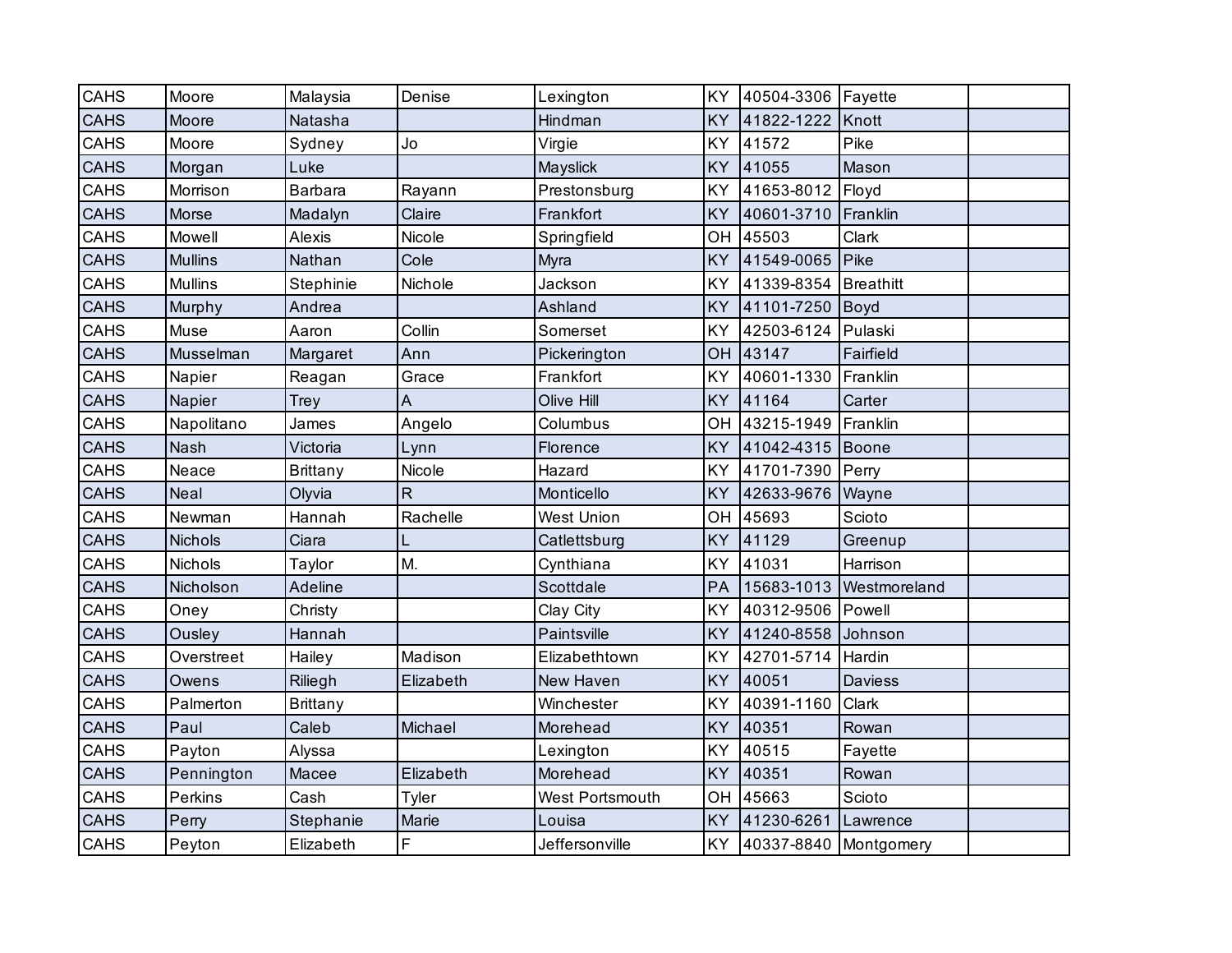| <b>CAHS</b> | Pfaff       | Taylor         | Elizabeth     | Hilliard          | OH        | 43026-7128 | Franklin   |  |
|-------------|-------------|----------------|---------------|-------------------|-----------|------------|------------|--|
| CAHS        | Piper       | Kristine       | Dawn          | Louisa            | <b>KY</b> | 41230      | Lawrence   |  |
| CAHS        | Potter      | Kendall        | $\mathsf{R}$  | <b>Rising Sun</b> | IN        | 47040      | Ohio       |  |
| CAHS        | Potts       | Julia          | English       | Winchester        | <b>KY</b> | 40391      | Rowan      |  |
| <b>CAHS</b> | Prewitt     | <b>Tanner</b>  | Dale          | Owingsville       | <b>KY</b> | 40360-7009 | Montgomery |  |
| CAHS        | Price       | Elizabeth      | $\mathsf{N}$  | Morehead          | <b>KY</b> | 40351-1059 | Rowan      |  |
| <b>CAHS</b> | Price       | Mackenzie      | Taylor        | <b>Vine Grove</b> | <b>KY</b> | 40175-6364 | Meade      |  |
| CAHS        | Prichard    | <b>Brandia</b> | L.            | <b>Hitchins</b>   | <b>KY</b> | 41146      | Carter     |  |
| <b>CAHS</b> | Ramangkoune | Monique        | Joy           | Radcliff          | <b>KY</b> | 40160-9307 | Hardin     |  |
| CAHS        | Ramey       | <b>Billie</b>  | R             | Salyersville      | KY        | 41465-0000 | Magoffin   |  |
| <b>CAHS</b> | Ramey       | Whitney        | Danielle      | Phyllis           | <b>KY</b> | 41554-0052 | Pike       |  |
| CAHS        | Ranburger   | Alexis         |               | Franklin          | KY        | 42134-7193 | Simpson    |  |
| <b>CAHS</b> | Rayburn     | Alexandria     |               | Olive Hill        | <b>KY</b> | 41164-1371 | Carter     |  |
| <b>CAHS</b> | Reed        | Jailen         |               | Louisville        | <b>KY</b> | 40220      | Jefferson  |  |
| <b>CAHS</b> | Reed        | Jasmine        | <b>Brooke</b> | Eastern           | <b>KY</b> | 41622-0131 | Floyd      |  |
| CAHS        | Reid        | Christen       | N             | Flemingsburg      | <b>KY</b> | 41041-0000 | Fleming    |  |
| <b>CAHS</b> | <b>Rice</b> | Shalayna       | McKenzie      | Ashland           | <b>KY</b> | 41101      | Jefferson  |  |
| CAHS        | Richardson  | Grace          | Caroline      | Russellville      | <b>KY</b> | 42276-9521 | Logan      |  |
| <b>CAHS</b> | Richey      | Danny          | Steven        | Morehead          | <b>KY</b> | 40351      | Honolulu   |  |
| CAHS        | Ridder      | Kierra         |               | Louisville        | KY        | 40205-1911 | Jefferson  |  |
| <b>CAHS</b> | Ritchie     | Ashley         | Lynn          | New Haven         | <b>KY</b> | 40051-9708 | Nelson     |  |
| CAHS        | Roberts     | Christian      | Aaron         | Louisa            | <b>KY</b> | 41230-5966 | Lawrence   |  |
| <b>CAHS</b> | Roberts     | Kennealy       | Marie         | Morehead          | <b>KY</b> | 40351-8765 | Rowan      |  |
| CAHS        | Robinette   | Connor         | Wade          | Ashland           | <b>KY</b> | 41102-9408 | Boyd       |  |
| <b>CAHS</b> | Robinson    | Allyson        | $\sf B$       | Ashland           | <b>KY</b> | 41102-4441 | Boyd       |  |
| CAHS        | Rodriguez   | Jake           | Ryan          | Ashland           | <b>KY</b> | 41101      | Boyd       |  |
| <b>CAHS</b> | Roe         | Kayla          | Dawn          | Sandy Hook        | <b>KY</b> | 41171-7239 | Elliott    |  |
| CAHS        | Rosas       | Luis           | Ε.            | Mayslick          | KY        | 41055-8701 | Mason      |  |
| <b>CAHS</b> | Rose        | Audra          | N             | <b>Ulysses</b>    | <b>KY</b> | 41264-9017 | Lawrence   |  |
| CAHS        | Rose        | Desiree        |               | Campton           | KY        | 41301      | Wolfe      |  |
| <b>CAHS</b> | Rose        | Jacob          | Lazarus       | Mt Sterling       | <b>KY</b> | 40353-9341 | Montgomery |  |
| CAHS        | Ryan        | Hannah         | Marie         | Morehead          | <b>KY</b> | 40351      | Rowan      |  |
| <b>CAHS</b> | Sain        | John           | Garrett       | Frenchburg        | KY        | 40322      | Menifee    |  |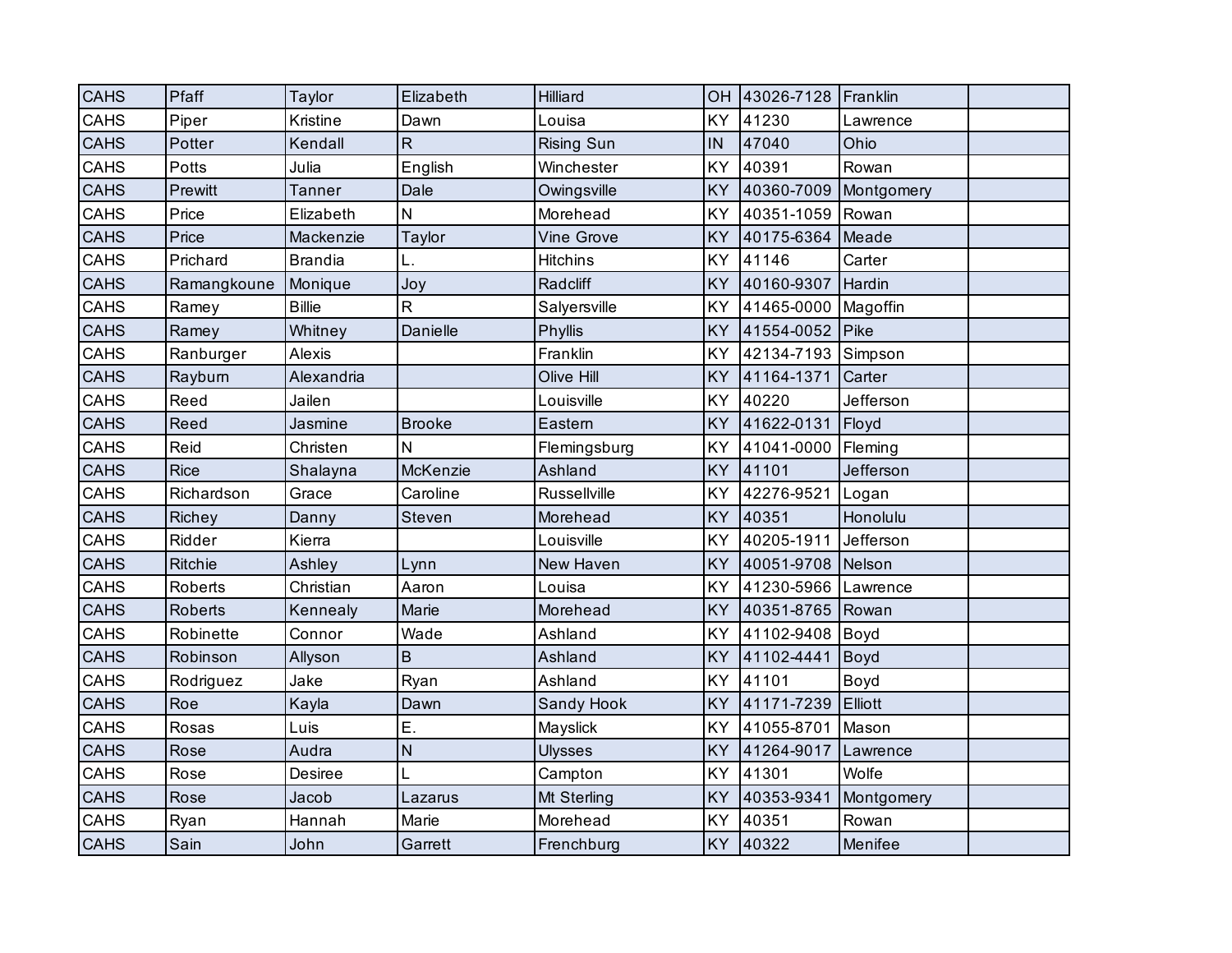| <b>CAHS</b> | Salmons        | Karlie       | Shae          | Chesapeake            | OH        | 45619-8018 Lawrence |                |  |
|-------------|----------------|--------------|---------------|-----------------------|-----------|---------------------|----------------|--|
| <b>CAHS</b> | Salyers        | Nicholas     |               | Sandy Hook            | <b>KY</b> | 41171-0065          | <b>Elliott</b> |  |
| CAHS        | Sanford        | Hailey       | т             | Georgetown            | <b>KY</b> | 40324               | Scott          |  |
| <b>CAHS</b> | Sargent        | Hanna        | <b>Beth</b>   | <b>West Liberty</b>   | <b>KY</b> | 41472               | Morgan         |  |
| CAHS        | Savage         | Andrea       | Lynn          | Grayson               | KY        | 41143-8508          | Carter         |  |
| <b>CAHS</b> | Schlager       | Nicole       | S.            | Mt. Sterling          | <b>KY</b> | 40353               | Montgomery     |  |
| CAHS        | Schollenberger | Lacey        | D.            | Lexington             | <b>KY</b> | 40517-4254          | Fayette        |  |
| <b>CAHS</b> | Shapaka        | Donnie       | Shane         | Russell               | <b>KY</b> | 41169               | Carter         |  |
| CAHS        | Sharp          | Lukah        | A             | Russell               | KY        | 41169-1622          | Greenup        |  |
| <b>CAHS</b> | Shaver         | Malcolm      | Zachary       | Morehead              | <b>KY</b> | 40351-8436          | Rowan          |  |
| CAHS        | Shearer        | Alyssa       | <b>Brooke</b> | Louisville            | <b>KY</b> | 40272               | Jefferson      |  |
| <b>CAHS</b> | Short          | Daniel       | Wayne         | <b>Meally</b>         | <b>KY</b> | 41234               | Johnson        |  |
| CAHS        | Simpson        | Heather      | Nicole        | Cold Spring           | KY        | 41076               | Campbell       |  |
| <b>CAHS</b> | Simpson        | Laura        | Renee         | Winchester            | <b>KY</b> | 40391-9645          | <b>Clark</b>   |  |
| CAHS        | Sivils         | Dalton       | Clay          | <b>West Liberty</b>   | <b>KY</b> | 41472-8407          | Morgan         |  |
| <b>CAHS</b> | Skaggs         | <b>Molly</b> | Jayde         | Olive Hill            | KY        | 41164               | Carter         |  |
| CAHS        | Skaggs         | Tabitha      | Lee           | Grayson               | KY        | 41143-8471          | Carter         |  |
| <b>CAHS</b> | <b>Skeens</b>  | Benjamin     | David         | <b>Belcher</b>        | <b>KY</b> | 41513               | Pike           |  |
| CAHS        | Skeens         | Jessica      |               | Russell               | <b>KY</b> | 41169               | Boyd           |  |
| <b>CAHS</b> | <b>Skeens</b>  | Richard      | Thomas        | <b>Russell</b>        | KY        | 41169               | <b>Boyd</b>    |  |
| CAHS        | Smith          | Annistine    | Jade          | Middletown            | OH        | 45042-9614          | <b>Butler</b>  |  |
| <b>CAHS</b> | Smith          | Anthony      | Fred          | Elsmere               | <b>KY</b> | 41018-4019          | Kenton         |  |
| CAHS        | Smith          | Bethany      | Nicole        | Virgie                | <b>KY</b> | 41572-0000          | Pike           |  |
| <b>CAHS</b> | Smith          | Catherine    | Rose          | Waynesburg            | <b>KY</b> | 40489-9629          | Lincoln        |  |
| CAHS        | Smith          | Cheyanne     | Lynne         | <b>Mount Sterling</b> | KY        | 40353-7948          | Montgomery     |  |
| <b>CAHS</b> | Smith          | Mourine      | Kay           | Morehead              | <b>KY</b> | 40351-8905          | Rowan          |  |
| CAHS        | Smith          | Sabrina      | Diane         | Wellington            | KY        | 40387-9113          | Menifee        |  |
| <b>CAHS</b> | Smith          | Shianne      | Odella        | Shepherdsville        | <b>KY</b> | 40165               | <b>Bullitt</b> |  |
| CAHS        | Smith          | Skylar       | Joe           | Olive Hill            | KY        | 41164               | Carter         |  |
| <b>CAHS</b> | Smith          | Zachary      | Wyatt         | Shelbyville           | <b>KY</b> | 40065-9638          | Shelby         |  |
| CAHS        | Snider         | Jacob        | Κ             | Louisville            | KY        | 40291-1457          | Jefferson      |  |
| <b>CAHS</b> | Spara          | Angie        | ${\sf R}$     | Ashland               | <b>KY</b> | 41101-2213          | Boyd           |  |
| CAHS        | Sparks         | Andrea       | D             | Hillsboro             | <b>KY</b> | 41049-9294 Fleming  |                |  |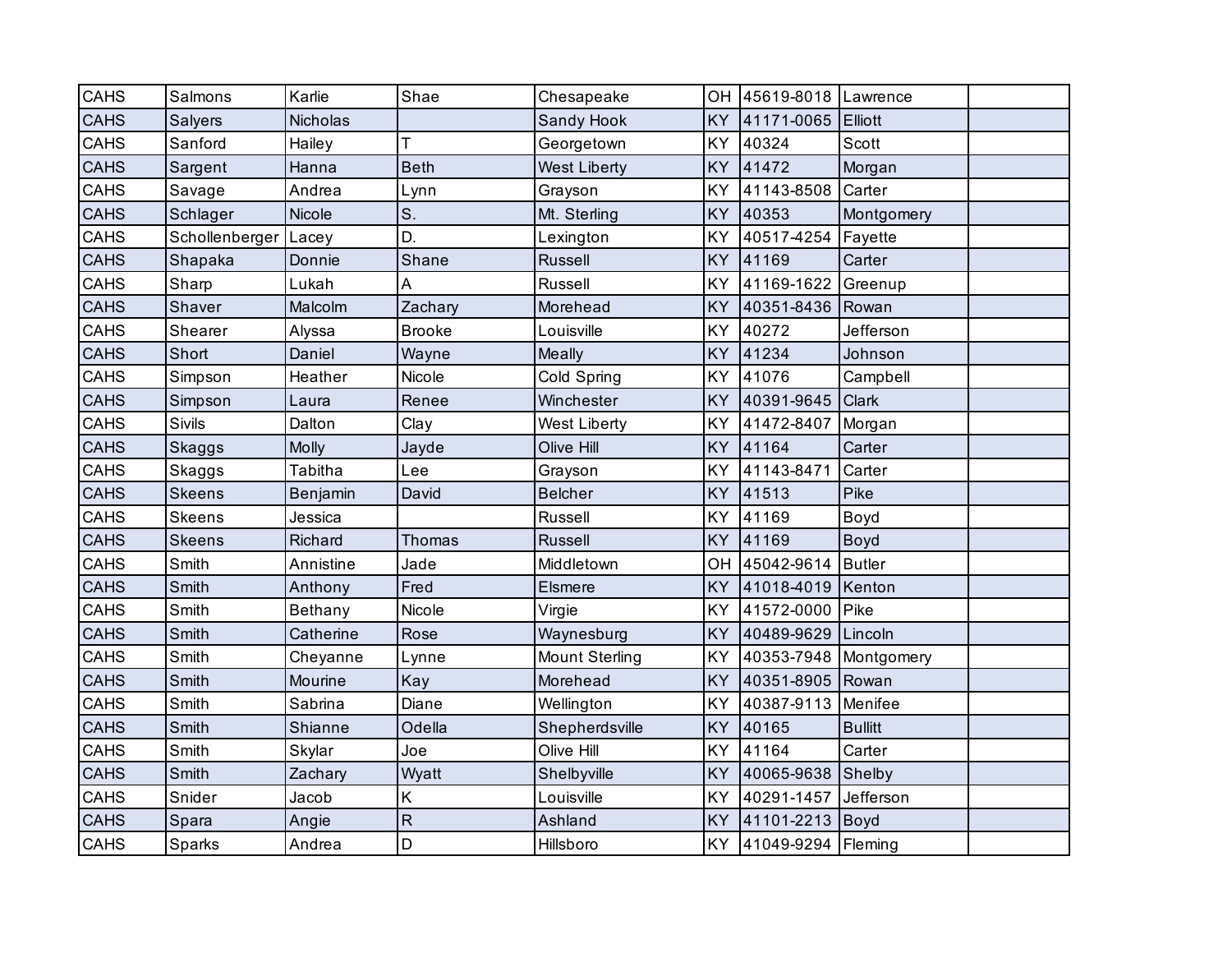| <b>CAHS</b> | Sparks            | Logan         | <b>Tyler</b>       | Salyersville          | KY        | 41465              | Magoffin    |  |
|-------------|-------------------|---------------|--------------------|-----------------------|-----------|--------------------|-------------|--|
| CAHS        | Spencer           | Chloe         |                    | Richmond              | <b>KY</b> | 40475-2204         | Madison     |  |
| <b>CAHS</b> | <b>Staggs</b>     | Madisyn       |                    | Wheelersburg          | OH        | 45694-9047         | Scioto      |  |
| CAHS        | Stamper           | Cameron       | M.                 | Grayson               | <b>KY</b> | 41143-8558         | Carter      |  |
| <b>CAHS</b> | <b>Stephens</b>   | Wesley        | Clay               | Wurtland              | <b>KY</b> | 41144-6083         | Greenup     |  |
| CAHS        | Stewart           | Timothy       | Tristan            | Catlettsburg          | <b>KY</b> | 41129-9433         | Boyd        |  |
| CAHS        | <b>Stidam</b>     | Lindsey       | Eden               | Morehead              | <b>KY</b> | 40351              | Rowan       |  |
| CAHS        | <b>Stiles</b>     | Katherine     | Elizabeth          | Pikeville             | KY        | 41501              | Pike        |  |
| <b>CAHS</b> | <b>Stone</b>      | Harrison      | <b>Troy Lennex</b> | Morehead              | <b>KY</b> | 40351              | Rowan       |  |
| CAHS        | Strong            | William       | Cole               | <b>Great Falls</b>    | MT        | 59404-1527         | Cascade     |  |
| <b>CAHS</b> | Sydnor            | Fadell        |                    | Louisville            | <b>KY</b> | 40291-1433         | Jefferson   |  |
| CAHS        | <b>Tackett</b>    | Lakota        | Daneyl             | Olive Hill            | KY        | 41164-0114         | Carter      |  |
| <b>CAHS</b> | <b>Taliaferro</b> | Faith         | Marie              | Morehead              | <b>KY</b> | 40351-9761         | Rowan       |  |
| CAHS        | Taylor            | Emma          | Karen              | Lexington             | KY        | 40502-3545         | Fayette     |  |
| <b>CAHS</b> | Taylor            | Gregory       | Dejuan             | Redfox                | <b>KY</b> | 41847-0138         | Knott       |  |
| CAHS        | Thomas            | Kaitlynd      | B                  | Morehead              | KY        | 40351-7442         | Rowan       |  |
| CAHS        | Thompson          | Catherine     | Taylor             | Owingsville           | <b>KY</b> | 40360-8877         | <b>Bath</b> |  |
| CAHS        | Thompson          | Chynah        | Simone             | Salt Lick             | KY        | 40371-0303         | <b>Bath</b> |  |
| <b>CAHS</b> | Thompson          | James         | Seth               | Paris                 | <b>KY</b> | 40361              | Bourbon     |  |
| CAHS        | Thompson          | Morgan        | Cheyenne           | <b>Robinson Creek</b> | KY        | 41560-8528         | Pike        |  |
| <b>CAHS</b> | Thompson          | Rachel        | G                  | <b>East Point</b>     | <b>KY</b> | 41216              | Johnson     |  |
| CAHS        | Thomberry         | Michelle      | Renae              | Louisville            | <b>KY</b> | 40223-2676         | Jefferson   |  |
| <b>CAHS</b> | Thornsberry       | Kaylee        | Gale               | <b>West Liberty</b>   | <b>KY</b> | 41472              | Morgan      |  |
| CAHS        | <b>Tillett</b>    | Savannah      | B                  | Falmouth              | KY        | 41040-7767         | Pendleton   |  |
| <b>CAHS</b> | Trusty            | Allie         | Marie              | Salyersville          | <b>KY</b> | 41465              | Magoffin    |  |
| CAHS        | Tupman            | Maggie        | Rose               | Covington             | KY        | 41015              | Kenton      |  |
| <b>CAHS</b> | <b>Tuttle</b>     | Rezin         | Ε.                 | <b>Mount Sterling</b> | <b>KY</b> | 40353              | Montgomery  |  |
| CAHS        | Vance             | Virginia      | May                | Morehead              | KY        | 40351              | Boyd        |  |
| <b>CAHS</b> | Vanderhoof        | Kristan       | Diane              | Flatwoods             | <b>KY</b> | 41139-1422         | Greenup     |  |
| CAHS        | Varni             | <b>Tanner</b> | Keith              | Dawson Springs        | KY        | 42408-6926         | Hopkins     |  |
| <b>CAHS</b> | Vaughn            | <b>Beth</b>   |                    | Morehead              | <b>KY</b> | 40351              | Fleming     |  |
| CAHS        | Vinson            | Katelynn      | Elizabeth          | Florence              | KY        | 41042-4770         | Boone       |  |
| <b>CAHS</b> | Waggoner          | Jessica       | Lee                | Raceland              | <b>KY</b> | 41169-1206 Greenup |             |  |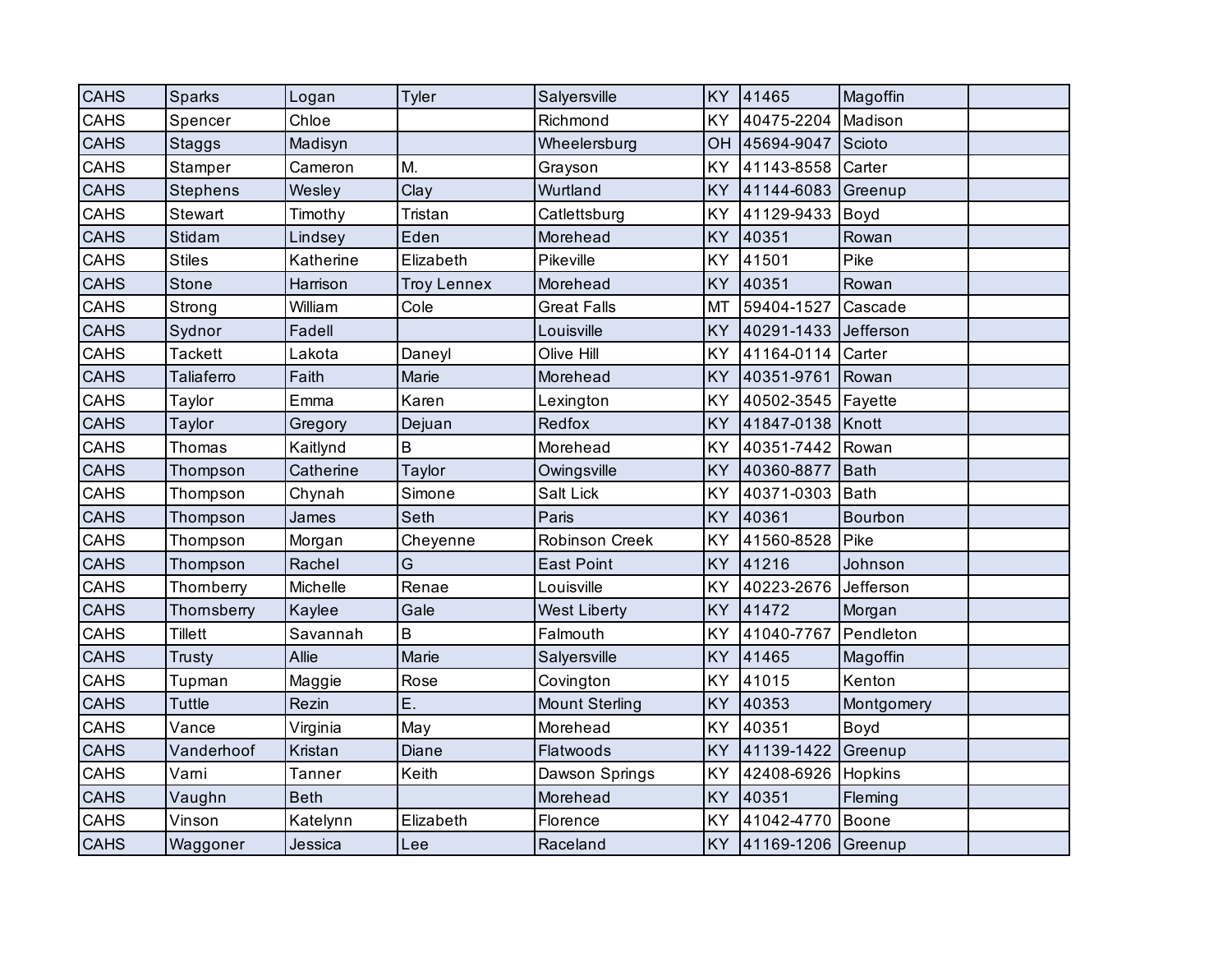| <b>CAHS</b> | Walden         | Nathaniel      | Timothy                | Lexington        | KY        | 40514-1748 Fayette  |              |  |
|-------------|----------------|----------------|------------------------|------------------|-----------|---------------------|--------------|--|
| <b>CAHS</b> | Walker         | Marcie         | Rayann                 | Dry Ridge        | <b>KY</b> | 41035-7002          | Grant        |  |
| CAHS        | Walker         | Nicholas       | <b>Charles Bradley</b> | Hyden            | <b>KY</b> | 41749-1992          | Leslie       |  |
| <b>CAHS</b> | Ward           | Kaitlyn        | LeeAnn Mae             | Inez             | <b>KY</b> | 41224-8861          | Martin       |  |
| <b>CAHS</b> | Warmouth       | Donald         |                        | Grayson          | KY        | 41143-1220          | Carter       |  |
| <b>CAHS</b> | Washka         | Isabella       | Maria                  | Argyle           | <b>TX</b> | 76226-7363          | Denton       |  |
| CAHS        | <b>Watkins</b> | Phyllis        | Amanda                 | West Liberty     | <b>KY</b> | 41472               | Morgan       |  |
| <b>CAHS</b> | Webb           | Amanda         | Sue                    | <b>Salt Lick</b> | <b>KY</b> | 40371               | Rowan        |  |
| CAHS        | Webb           | Cameron        | Spencer                | Ashland          | <b>KY</b> | 41101-7244          | Boyd         |  |
| <b>CAHS</b> | Webb           | Eric           | Ryan                   | Louisa           | <b>KY</b> | 41230-7758          | Lawrence     |  |
| CAHS        | Wells          | Tyler          | Levell                 | Riverside        | CA        | 92503               | Riverside    |  |
| <b>CAHS</b> | Wesley         | Kaylee         | Elizabeth              | Stanford         | <b>KY</b> | 40484-7874          | Lincoln      |  |
| CAHS        | Whisman        | Madelyn        | Grace                  | Hamersville      | OH        | 45130               | <b>Brown</b> |  |
| <b>CAHS</b> | White          | Alyssa         | Diane                  | Sonora           | <b>KY</b> | 42776               | Hardin       |  |
| CAHS        | White          | <b>Bailey</b>  | Haven                  | Harrodsburg      | <b>KY</b> | 40330-8508          | Mercer       |  |
| <b>CAHS</b> | White          | Elizabeth      | Faith Ann              | Morehead         | <b>KY</b> | 40351-8836          | Rowan        |  |
| CAHS        | Whitt          | Shelby         | Leigh                  | Morehead         | <b>KY</b> | 40351-8992          | Rowan        |  |
| <b>CAHS</b> | Wildoner       | Lauren         |                        | Paducah          | <b>KY</b> | 42001-5997          | McCracken    |  |
| CAHS        | Wiley          | Kari           |                        | Leander          | <b>KY</b> | 41222               | Martin       |  |
| <b>CAHS</b> | Williams       | Alyssa         | T.                     | Owingsville      | <b>KY</b> | 40360               | <b>Bath</b>  |  |
| <b>CAHS</b> | Winey          | Vincent        |                        | Lindenhurst      | <b>NY</b> | 11757-1308          | Suffolk      |  |
| <b>CAHS</b> | Withrow        | Adrianna       | J                      | Grayson          | <b>KY</b> | 41143-8661          | Carter       |  |
| CAHS        | Wood           | Abigail        | Grace                  | Maysville        | <b>KY</b> | 41056-8859          | Mason        |  |
| <b>CAHS</b> | Wood           | Andrew         | Т.                     | Maysville        | <b>KY</b> | 41056-9033          | Mason        |  |
| <b>CAHS</b> | Wood           | Sydney         | Lynn                   | Clearfield       | KY        | 40313-9719          | Rowan        |  |
| <b>CAHS</b> | Woodard        | <b>Travis</b>  | $\mathsf B$            | Clearfield       | <b>KY</b> | 40313               |              |  |
| CAHS        | Workman        | <b>Brandon</b> | <b>Scott</b>           | Louisa           | KY        | 41230-6341 Lawrence |              |  |
| <b>CAHS</b> | Worthington    | Emma           | Jo                     | Greenup          | <b>KY</b> | 41144-1226          | Greenup      |  |
| CAHS        | Wright         | Courtney       |                        | Greensburg       | KY        | 42743-9212          | Green        |  |
| <b>CAHS</b> | Yang           | Alexandra      | Jade Martin            | Garrison         | <b>KY</b> | 41141-8812 Greenup  |              |  |
| CAHS        | Yazell         | Jacob          | Thomas                 | Carlisle         | KY        | 40311-0013          | Nicholas     |  |
| <b>CAHS</b> | Yeagle         | Mason          | John                   | Portsmouth       | OH        | 45662-8623          | Scioto       |  |
| CAHS        | York           | Hollie         | Noelle                 | Louisa           | <b>KY</b> | 41230-6462 Lawrence |              |  |